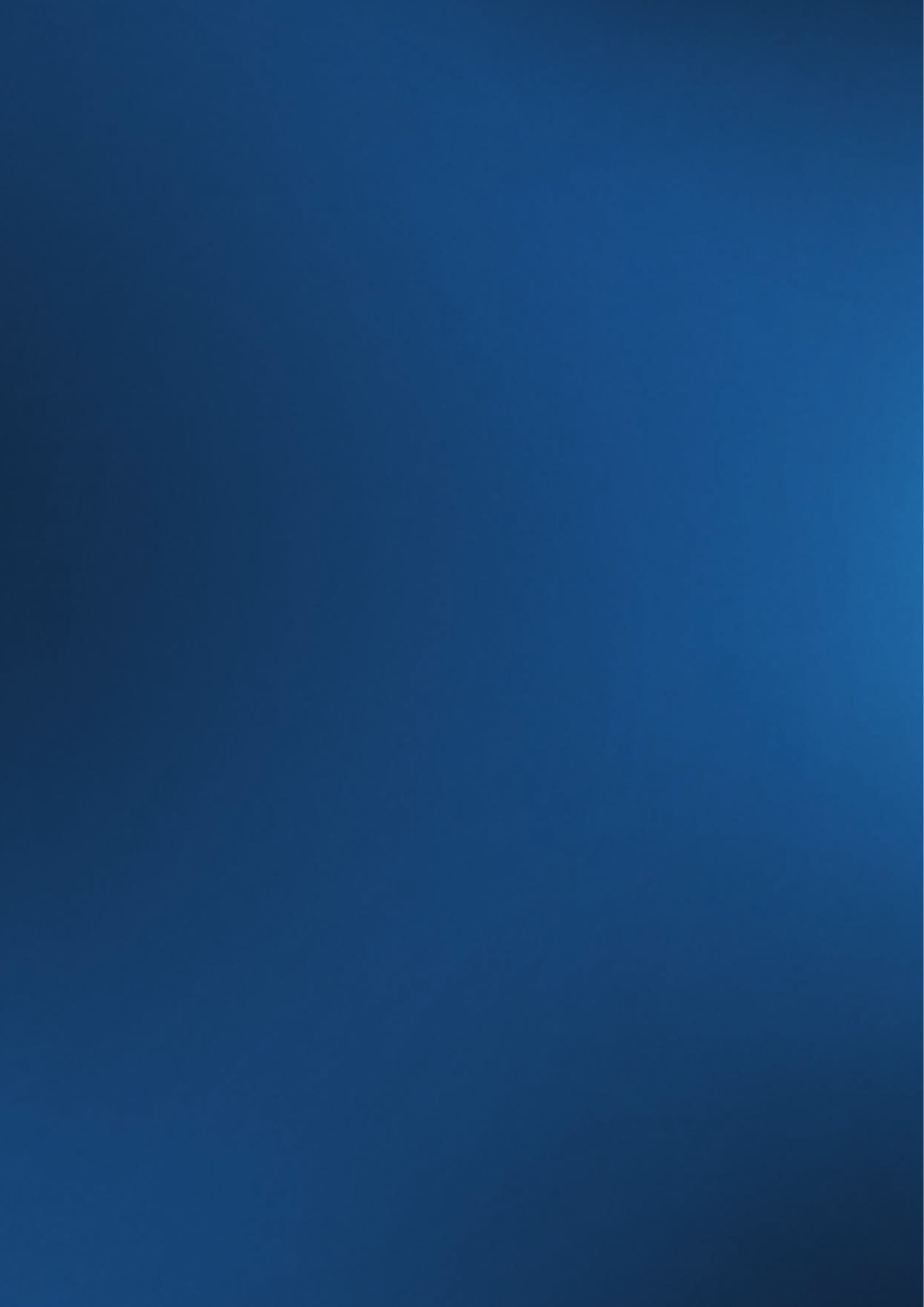### Disclosure Report of the Helaba Group in Accordance with the CRR

31 March 2018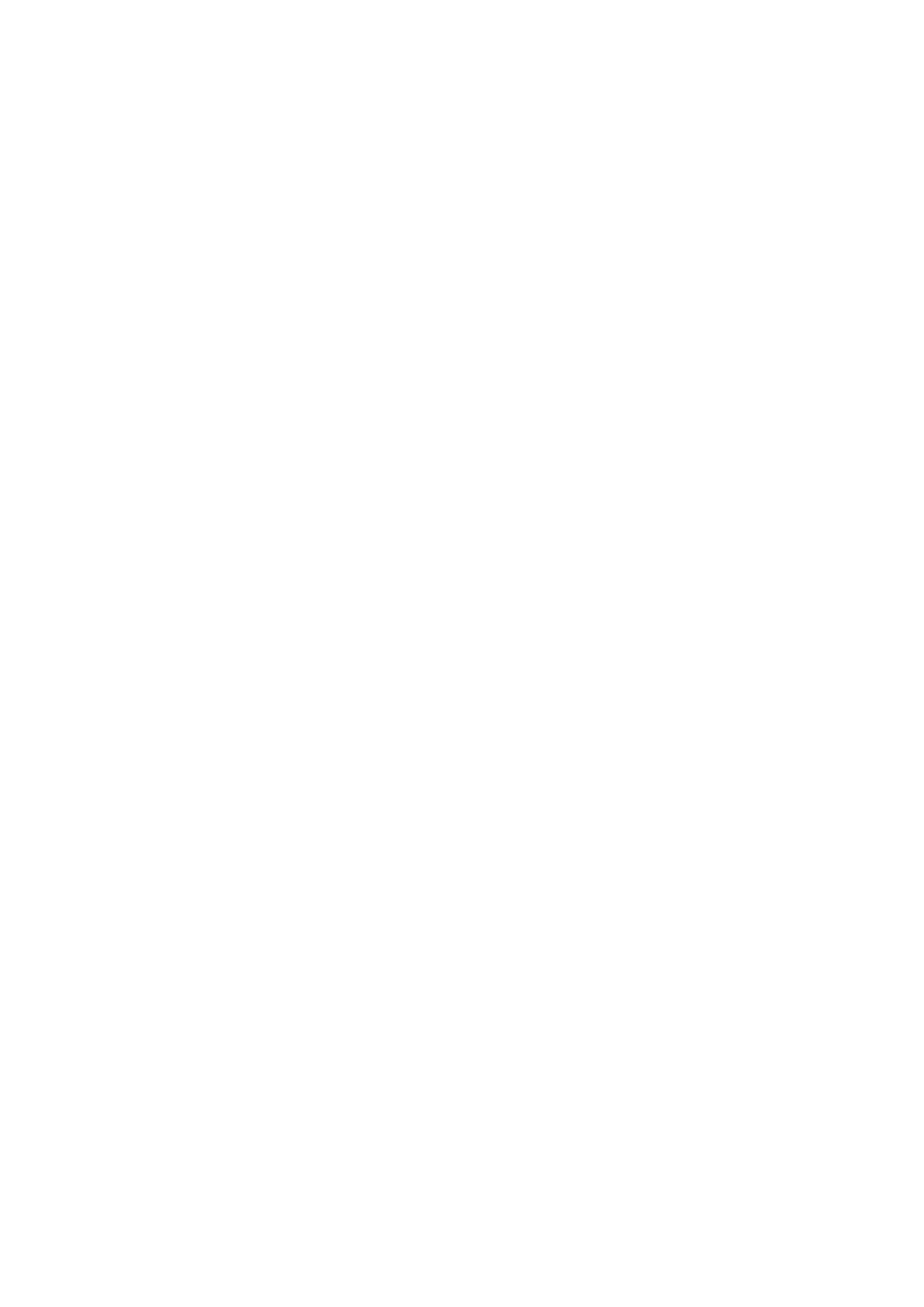### **Contents**

- [6 P](#page-5-0)reamble
- [18 S](#page-17-0)cope of Application
- [19 O](#page-18-0)wn Funds and Own Funds Structure
- [20](#page-19-0) Capital adequacy
- [23 Credit risk](#page-22-0)
- 23 [C](#page-22-0)redit risk and credit risk mitigation in the IRB Approach
- [24 Market risk](#page-23-0)
- 24 [I](#page-23-0)nternal model

### Annex

[25 L](#page-24-0)ist of Abbreviations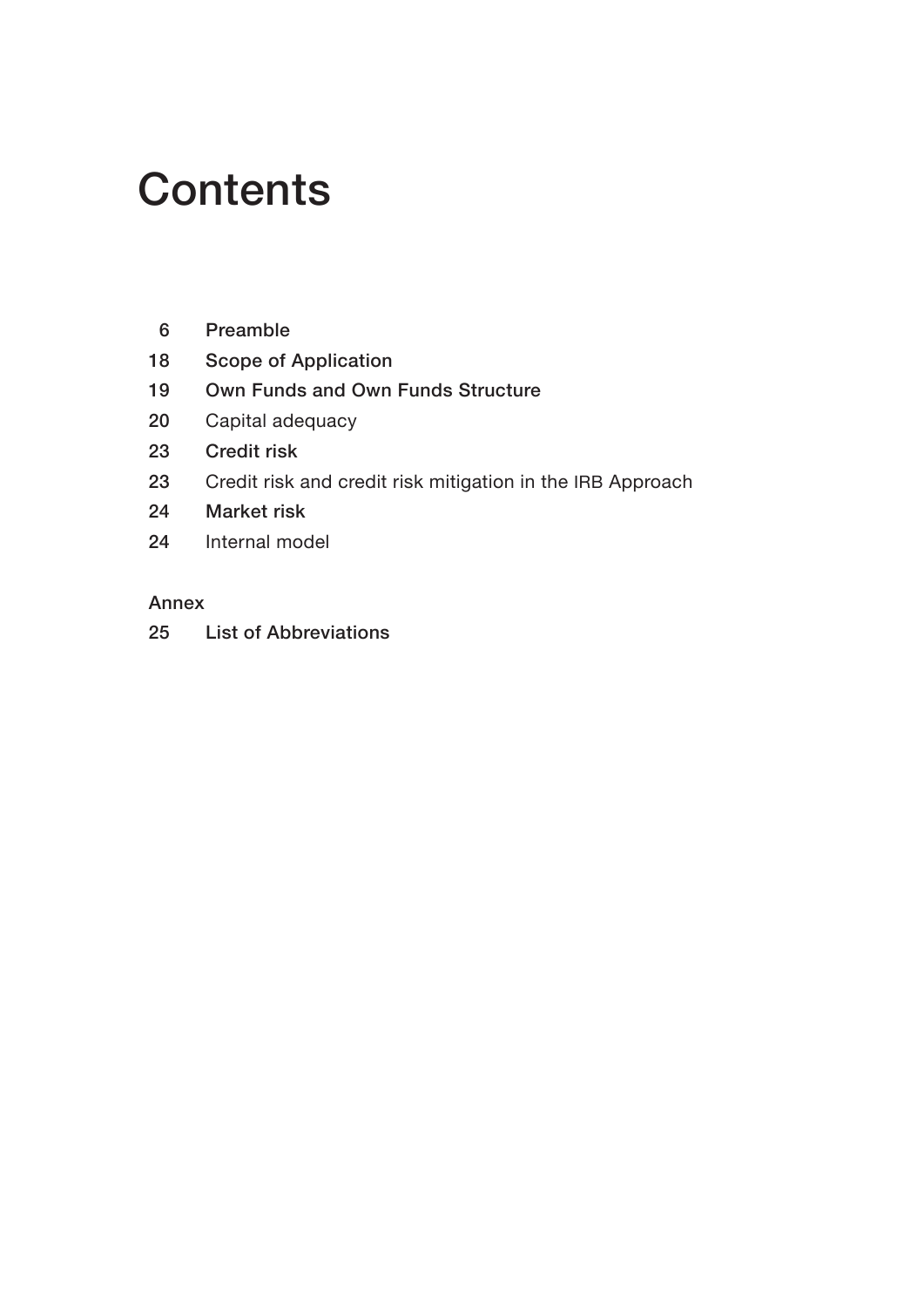### <span id="page-5-0"></span>Preamble

### The Helaba Group

Landesbank Hessen-Thüringen Girozentrale, Frankfurt am Main and Erfurt (Helaba) is a credit institution organised under public law. Its long-term strategic business model is that of a full-service bank with a regional focus, a presence in carefully selected international markets and a very close relationship with the Sparkassen-Finanzgruppe.

Helaba provides services for its customers in three different roles. As a commercial bank, it provides support for customers in Germany and abroad. As a Sparkasse central bank, it provides products and services for 40 % of all Germany's Sparkassen. In its capacity as the central development institution for Hesse, Helaba administers public-sector development programmes through Wirtschafts- und Infrastrukturbank Hessen (WIBank).

Frankfurter Sparkasse (FSP), the regional market leader in retail banking, is a wholly owned subsidiary of Helaba. In addition to FSP and WIBank, other entities that form part of the Helaba Group include 1822direkt online bank and Landesbausparkasse Hessen-Thüringen (LBS). The Bank's registered offices are situated in Frankfurt am Main and Erfurt, and it also has branches in Düsseldorf, Kassel, Paris, London and New York. The branches allow Helaba to strengthen its local presence close to customers and Sparkassen. In addition, Helaba's international branches open access to funding markets. The organisation also includes representative and sales offices, subsidiaries and affiliates.

#### Helaba's business model

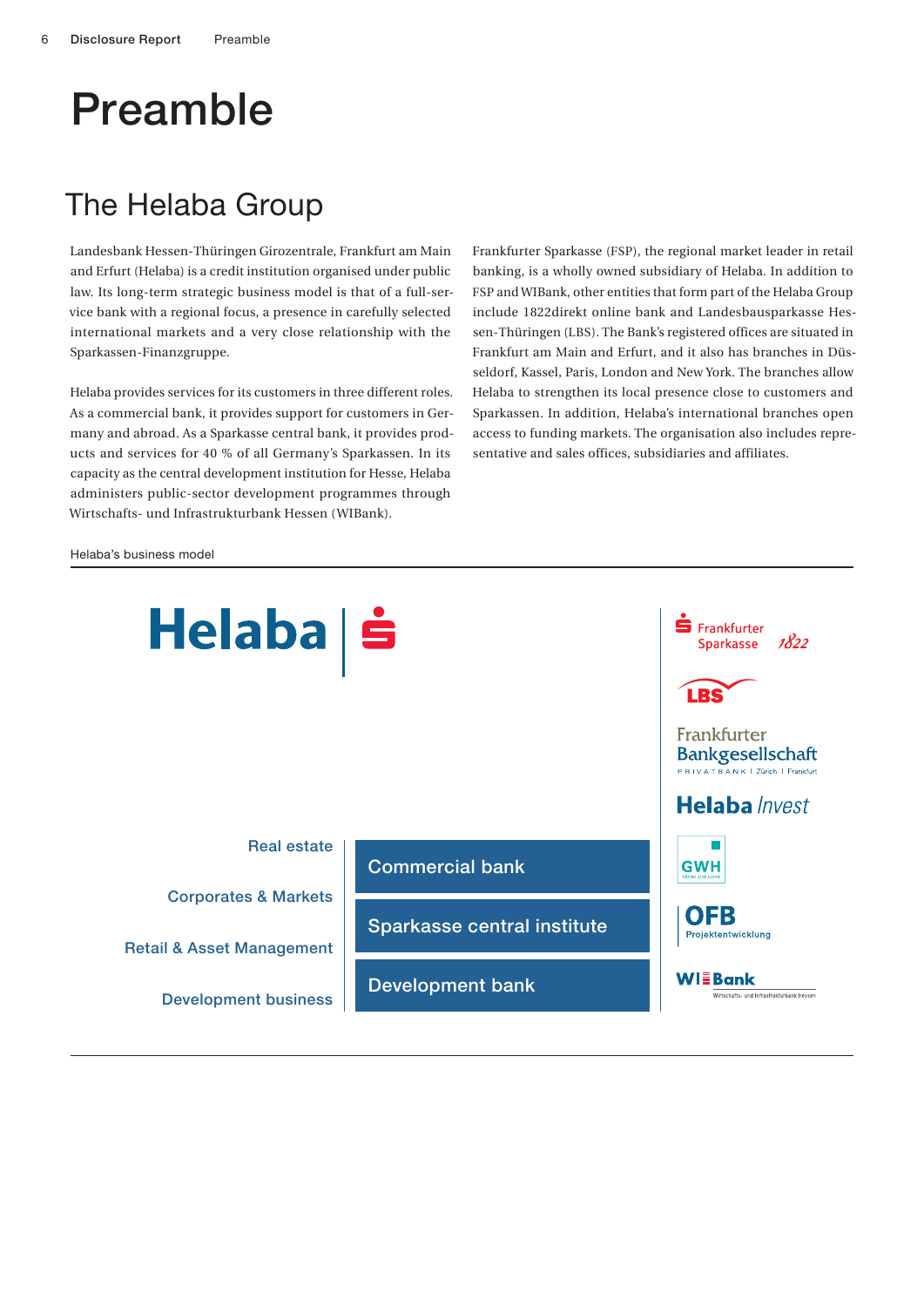### Disclosure Report

Helaba is the superordinated institution in the Group and, as such, is responsible for meeting the disclosure requirements at Group level in accordance with Part 8 of Regulation (EU) No 575/2013 (Capital Requirements Regulation, CRR) in conjunction with European Banking Authority (EBA) guideline EBA/ GL/2016/11. This Disclosure Report satisfies these requirements for the reporting date of 31 March 2018. The supplementary provisions set out in Sections 10 and 10a of the German Banking Act (Kreditwesengesetz – KWG), Article 13 CRR, the transitional provisions set out in Part 10 CRR and the regulatory and implementing standards, EBA Guidelines and EBA Q&As of relevance to disclosure are also taken into account.

The frequency and scope of the Disclosure Report are based on the requirements specified in the guidelines EBA/GL/2016/11 and EBA/GL/2014/14. The information to be disclosed in this report is subject to the materiality principle as specified in Article 432 CRR in conjunction with the EBA guideline EBA/ GL/2014/14. The use of the materiality principle at Helaba is described in the table below and in the sections referenced in the table.

Helaba's approach to disclosures is regularly reviewed on the basis of a framework of requirements established by the Group to ensure that the approach is appropriate and fit for purpose; operational responsibilities are set out in detailed operating procedures.

On the basis of the EBA/GL/2016/11 guideline, which has had to be applied at Helaba since 31 December 2017, reports will be issued quarterly from 2018. The content of this reporting, which was previously required in accordance with the CRR, has now been expanded and made more specific.

The following table sets out an overview of the quantitative requirements, the relevance for Helaba and the use of the materiality principle, together with cross-references to the relevant section or external documents. The table also lists qualitative requirements that are not included in the disclosure report but are covered in other Helaba publications.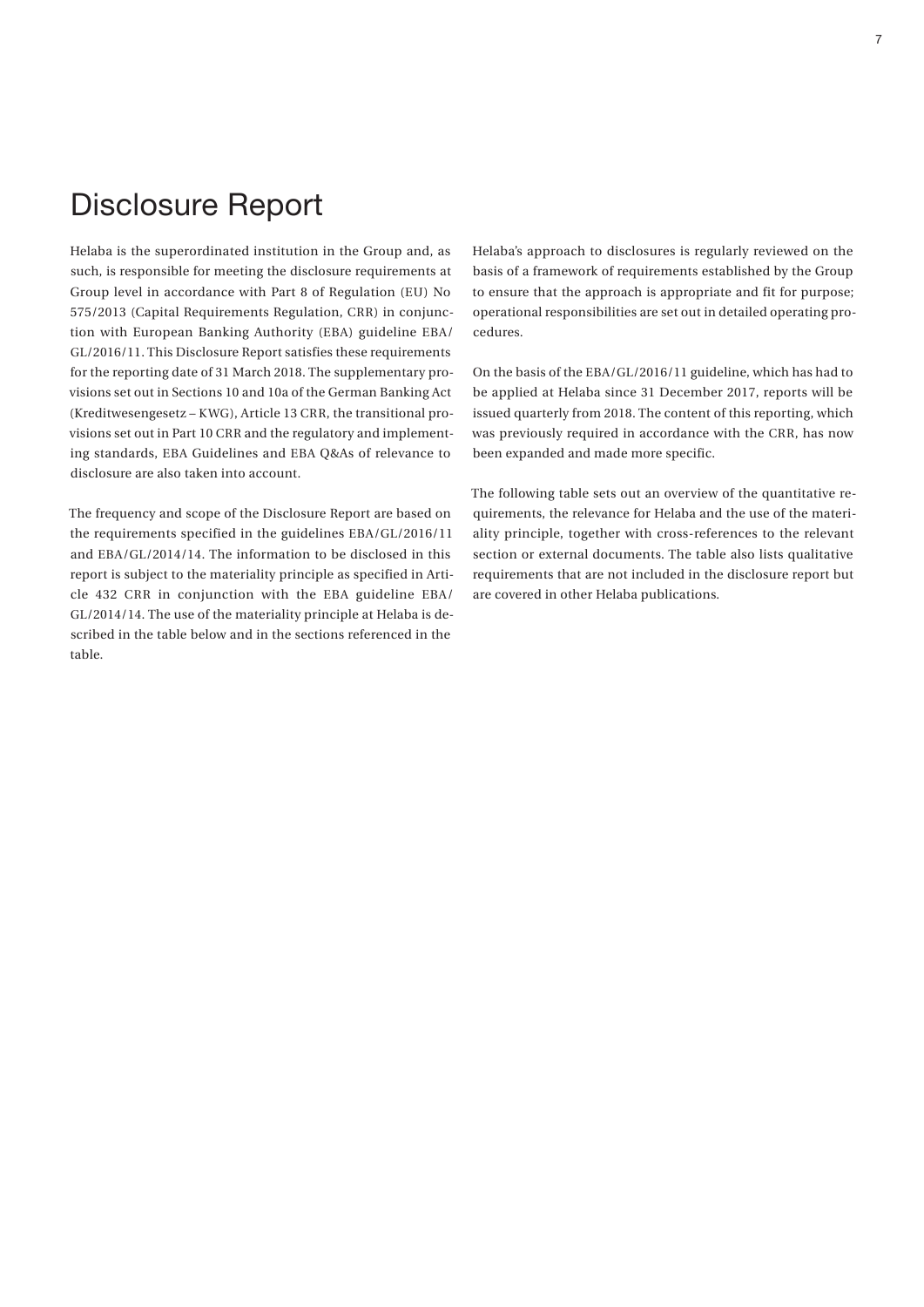|                                                                                                                                                                            | Disclosure interval      |                          |                                 |
|----------------------------------------------------------------------------------------------------------------------------------------------------------------------------|--------------------------|--------------------------|---------------------------------|
|                                                                                                                                                                            | Quarterly                | Half-yearly              | Annually                        |
| Preamble                                                                                                                                                                   |                          |                          |                                 |
| Overview of quantitative and qualitative requirements<br>in accordance with the CRR and EBA/GL/2016/11                                                                     | $\times$                 |                          |                                 |
| Risk Strategy and Risk Management                                                                                                                                          |                          |                          |                                 |
| Article 435 CRR - Mandates held by the members of the Board of Managing Directors<br>(in accordance with Section 24 KWG)                                                   |                          |                          | $\mathsf{x}$                    |
| Article 435 CRR - Mandates held by the members of the Supervisory Board                                                                                                    |                          | $\overline{\phantom{a}}$ | $\times$                        |
| Scope of Application                                                                                                                                                       |                          |                          |                                 |
| Group of consolidated companies for regulatory purposes (overview)                                                                                                         | $\times$                 | $\qquad \qquad -$        | $\times$                        |
| EU LI3 - Table of Consolidated Companies                                                                                                                                   | $\overline{\phantom{a}}$ | $\overline{\phantom{m}}$ | $\times$                        |
| EU LI1 - Differences between accounting and regulatory scopes of consolidation<br>and the mapping of financial statement categories with regulatory risk categories        |                          | $\overline{\phantom{0}}$ | $\times$                        |
| EU LI2 - Main sources of differences between regulatory<br>exposure amounts and carrying amounts in financial statements                                                   |                          |                          | $\times$                        |
| Own Funds and Own Funds Structure                                                                                                                                          |                          |                          |                                 |
| KM1 - The Helaba Group in figures                                                                                                                                          | $\times$                 | $\overline{\phantom{0}}$ |                                 |
| Article 437 CRR - Key Features of the Capital Instruments                                                                                                                  | $\overline{\phantom{0}}$ | $\boldsymbol{\times}$    | $\hspace{0.1mm}-\hspace{0.1mm}$ |
| Article 437 CRR - Disclosure of Own Funds                                                                                                                                  |                          | $\times$                 |                                 |
| Article 437 CRR - Reconciliation from the IFRS Consolidated Statement of Financial Position to<br>the Consolidated Statement of Financial Position for Regulatory Purposes | $\overline{\phantom{0}}$ | X                        |                                 |
| EU OV1 - Overview of RWAs                                                                                                                                                  | $\times$                 |                          |                                 |
| Article 438 CRR - Overview of RWAs by exposure class                                                                                                                       | $\times$                 |                          |                                 |
| EU INS1 - Equity investments in insurance companies that are not deducted from own funds                                                                                   | $\overline{\phantom{a}}$ | $\times$                 |                                 |
| EU CR10 - IRB: Equities (simple risk weight approach)                                                                                                                      |                          | $\boldsymbol{\times}$    |                                 |
| Capital ratios                                                                                                                                                             |                          | $\times$                 |                                 |
|                                                                                                                                                                            |                          |                          |                                 |
| <b>Countercyclical Capital Buffer</b>                                                                                                                                      |                          |                          |                                 |
| Article 440 CRR - Geographical distribution of credit risk exposures<br>relevant to the calculation of the countercyclical capital buffer                                  |                          |                          | $\times$                        |
| Article 440 CRR - Amount of the institution-specific countercyclical capital buffer                                                                                        | $\overline{\phantom{a}}$ | $\overline{\phantom{m}}$ | $\mathsf{X}$                    |
| Leverage Ratio                                                                                                                                                             |                          |                          |                                 |
| Article 451 CRR - LRSum: Summary reconciliation<br>of accounting assets and leverage ratio exposures                                                                       |                          | $\times$                 |                                 |
| Article 451 CRR - LRCom: Leverage ratio common disclosure                                                                                                                  | $\overline{\phantom{a}}$ | $\times$                 |                                 |
| Article 451 CRR - LRSpl: Split-up of on-balance sheet exposures                                                                                                            |                          | X                        |                                 |

(excluding derivatives, SFTs and exempted exposures) Article 451 CRR – LRQua: Qualitative disclosures – and the section of the section of the section of the section of the section of the section of the section of the section of the section of the section of the section of th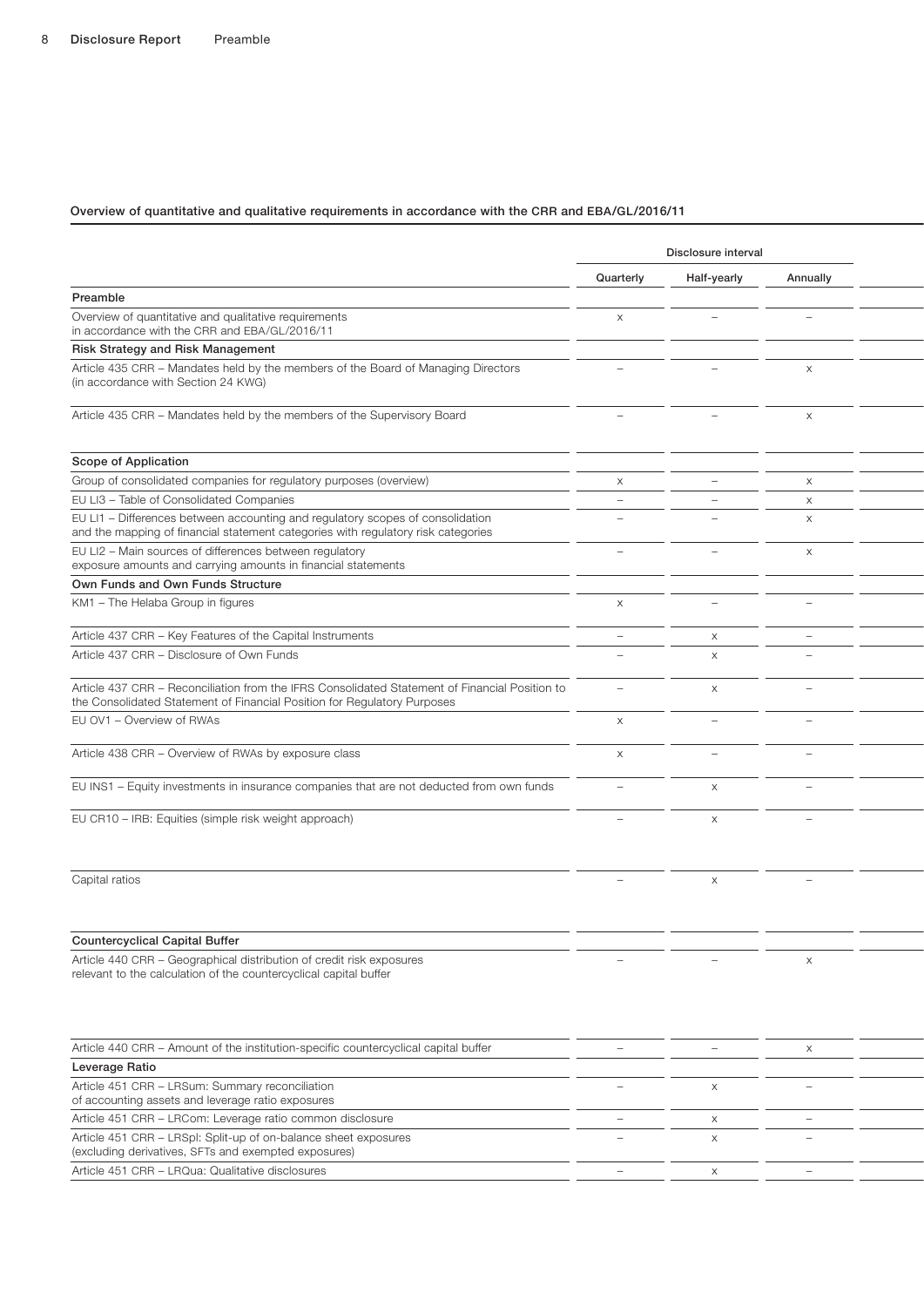|                                                                                                                                                                    | Depending on the disclosure interval                                                                                                                                                                                                                                                        |                                                                                                                         |
|--------------------------------------------------------------------------------------------------------------------------------------------------------------------|---------------------------------------------------------------------------------------------------------------------------------------------------------------------------------------------------------------------------------------------------------------------------------------------|-------------------------------------------------------------------------------------------------------------------------|
| Helaba relevance                                                                                                                                                   | Materiality principle applied                                                                                                                                                                                                                                                               | Reference                                                                                                               |
| $\times$                                                                                                                                                           | $\overline{\phantom{a}}$                                                                                                                                                                                                                                                                    | Preamble section,<br>Disclosure Report subsection                                                                       |
| $\times$                                                                                                                                                           |                                                                                                                                                                                                                                                                                             | Risk Strategy and Risk Management section,<br>Risk Management Structure/Members of the<br>management bodies subsections |
| $\times$                                                                                                                                                           |                                                                                                                                                                                                                                                                                             | Risk Strategy and Risk Management section,<br>Risk Management Structure/Members of the<br>management bodies subsections |
|                                                                                                                                                                    |                                                                                                                                                                                                                                                                                             |                                                                                                                         |
| $\times$                                                                                                                                                           | $\overline{\phantom{0}}$                                                                                                                                                                                                                                                                    | Scope of Application section                                                                                            |
| $\times$                                                                                                                                                           | $\overline{\phantom{a}}$                                                                                                                                                                                                                                                                    | Scope of Application section                                                                                            |
| $\times$                                                                                                                                                           | $\overline{\phantom{a}}$                                                                                                                                                                                                                                                                    | Scope of Application section                                                                                            |
| $\times$                                                                                                                                                           |                                                                                                                                                                                                                                                                                             | Scope of Application section                                                                                            |
| $\times$                                                                                                                                                           |                                                                                                                                                                                                                                                                                             | Own Funds and Own Funds Structure section,<br>Own funds structure subsection                                            |
| $\times$                                                                                                                                                           |                                                                                                                                                                                                                                                                                             | Annex section                                                                                                           |
| $\times$                                                                                                                                                           |                                                                                                                                                                                                                                                                                             | Own Funds and Own Funds Structure section,<br>Own funds structure subsection                                            |
| $\times$                                                                                                                                                           | $\overline{\phantom{0}}$                                                                                                                                                                                                                                                                    | Own Funds and Own Funds Structure section,<br>Own funds structure subsection                                            |
| $\times$                                                                                                                                                           | $\overline{\phantom{0}}$                                                                                                                                                                                                                                                                    | Own Funds and Own Funds Structure section,<br>Capital adequacy subsection                                               |
| $\times$                                                                                                                                                           |                                                                                                                                                                                                                                                                                             | Own Funds and Own Funds Structure section,<br>Capital adequacy subsection                                               |
| Generally relevant; no such exposures<br>as at 31.12.2017                                                                                                          |                                                                                                                                                                                                                                                                                             | Own Funds and Own Funds Structure section,<br>Capital adequacy subsection                                               |
| Generally relevant; no such specialised<br>lending exposures as at 31.12.2017,<br>only equity investments under the simple<br>risk weight approach                 | Table presentation limited to equities provided no<br>such specialised lending exposures held                                                                                                                                                                                               | Own Funds and Own Funds Structure section,<br>Capital adequacy subsection                                               |
| Presentation not required for regulatory<br>purposes. Ratios shown for the Group,<br>the Bank, and the significant subsidiary in<br>accordance with Article 13 CRR |                                                                                                                                                                                                                                                                                             | Own Funds and Own Funds Structure section,<br>Capital adequacy subsection                                               |
| $\times$                                                                                                                                                           | To keep the presentation clear and ensure only<br>relevant information is shown, the data in the<br>table is limited to countries that have specified<br>a countercyclical capital buffer of greater than<br>0% or whose weighted proportion of own funds<br>requirements is 1 % or higher. | Countercyclical Capital Buffer section                                                                                  |
| $\times$                                                                                                                                                           | $\overline{\phantom{a}}$                                                                                                                                                                                                                                                                    | Countercyclical Capital Buffer section                                                                                  |
|                                                                                                                                                                    |                                                                                                                                                                                                                                                                                             |                                                                                                                         |
| $\times$                                                                                                                                                           | $\overline{\phantom{a}}$                                                                                                                                                                                                                                                                    | Leverage Ratio section                                                                                                  |
| $\times$                                                                                                                                                           | $\overline{\phantom{a}}$                                                                                                                                                                                                                                                                    | Leverage Ratio section                                                                                                  |
| $\times$                                                                                                                                                           | $\overline{\phantom{a}}$                                                                                                                                                                                                                                                                    | Leverage Ratio section                                                                                                  |
| $\times$                                                                                                                                                           | $\overline{\phantom{a}}$                                                                                                                                                                                                                                                                    | Leverage Ratio section                                                                                                  |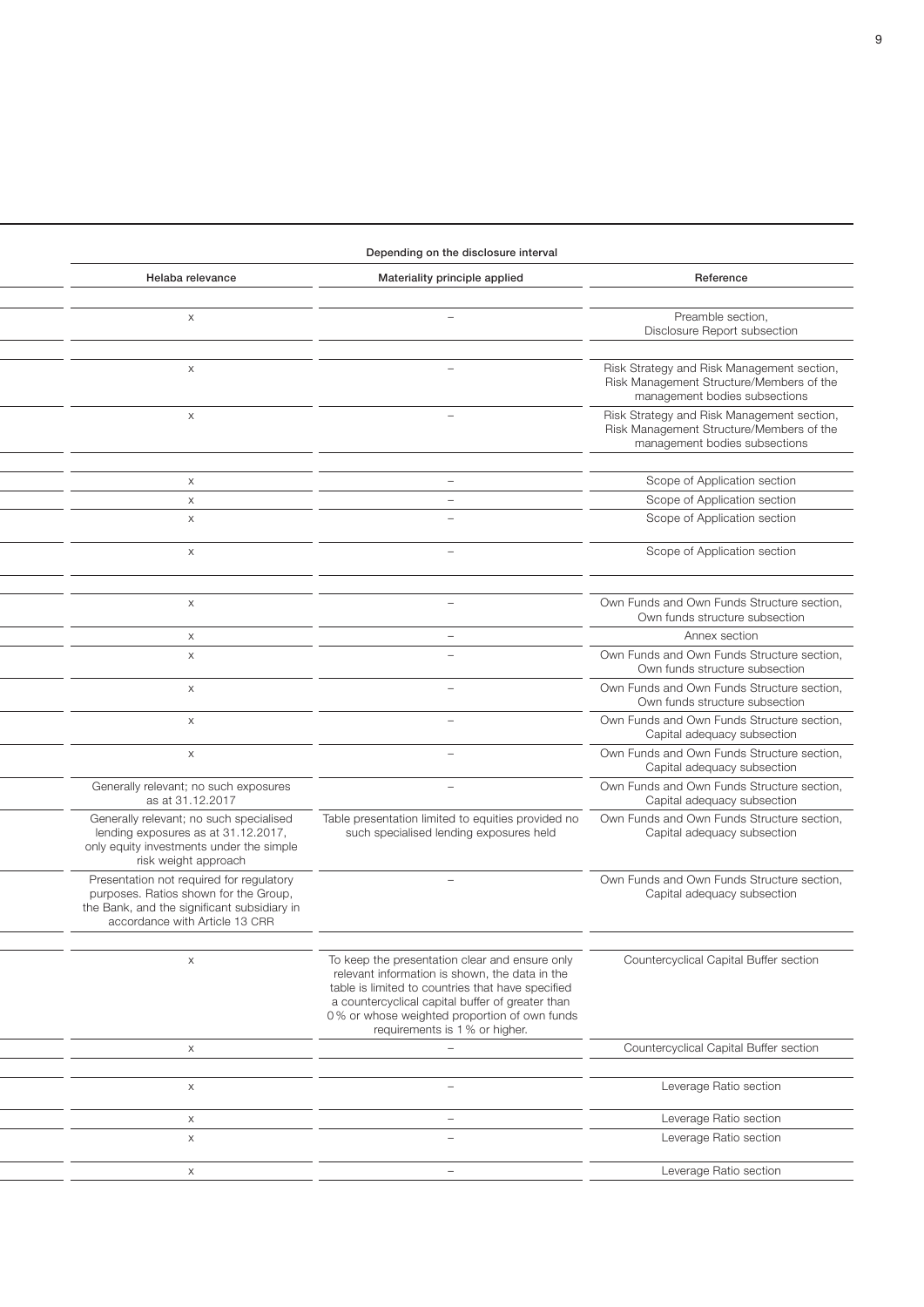|                                                                                                                                          | Disclosure interval      |                          |                          |  |  |  |  |  |  |  |  |  |  |
|------------------------------------------------------------------------------------------------------------------------------------------|--------------------------|--------------------------|--------------------------|--|--|--|--|--|--|--|--|--|--|
|                                                                                                                                          | Quarterly                | Half-yearly              | Annually                 |  |  |  |  |  |  |  |  |  |  |
| Liquidity Coverage Ratio (LCR)                                                                                                           |                          |                          |                          |  |  |  |  |  |  |  |  |  |  |
| EU LIQ1 - LCR                                                                                                                            | $\overline{\phantom{0}}$ | $-$                      | $\times$                 |  |  |  |  |  |  |  |  |  |  |
| Credit Risk - General disclosures                                                                                                        |                          |                          |                          |  |  |  |  |  |  |  |  |  |  |
| EU CRB-B - Types of credit exposure with average<br>values based on the quarterly reporting dates                                        |                          | $\times$                 | $\overline{\phantom{0}}$ |  |  |  |  |  |  |  |  |  |  |
| EU CRB-C - Geographical breakdown of exposures                                                                                           |                          |                          | $\times$                 |  |  |  |  |  |  |  |  |  |  |
| EU CRB-D - Concentration of exposures by industry                                                                                        | $\overline{\phantom{a}}$ |                          | $\times$                 |  |  |  |  |  |  |  |  |  |  |
| EU CRB-E - Maturity of exposures (on-balance sheet exposures)                                                                            |                          |                          | $\times$                 |  |  |  |  |  |  |  |  |  |  |
| Article 442 CRR - Maturity of exposures (off-balance sheet exposures)                                                                    |                          | $\overline{\phantom{a}}$ | X                        |  |  |  |  |  |  |  |  |  |  |
| EU CR1-A - Credit quality of exposures by exposure class                                                                                 |                          | $\times$                 | $\overline{\phantom{0}}$ |  |  |  |  |  |  |  |  |  |  |
| EU CR1-B - Credit quality of exposures by industry                                                                                       |                          | $\times$                 | $\qquad \qquad -$        |  |  |  |  |  |  |  |  |  |  |
| EU CR1-C - Credit quality of exposures by geography                                                                                      |                          | $\times$                 | $\overline{\phantom{0}}$ |  |  |  |  |  |  |  |  |  |  |
| EU CR1-D - Ageing of past-due exposures                                                                                                  | $\equiv$                 | $\times$                 | $\overline{\phantom{m}}$ |  |  |  |  |  |  |  |  |  |  |
| EU CR1-E - Non-performing and forborne exposures                                                                                         | $\equiv$                 | $\times$                 | $\overline{\phantom{m}}$ |  |  |  |  |  |  |  |  |  |  |
| EU CR2-A - Changes in the stock of general and specific credit risk adjustments                                                          | $\overline{\phantom{m}}$ | $\times$                 | $\overline{\phantom{m}}$ |  |  |  |  |  |  |  |  |  |  |
| (on-balance sheet risk exposures)<br>Article 442 CRR - Changes in the stock of general and specific credit risk adjustments              | $\overline{\phantom{m}}$ |                          | $\times$                 |  |  |  |  |  |  |  |  |  |  |
| (off-balance sheet risk exposures)<br>EU CR2-B - Changes in the stock of defaulted and impaired loans and debt securities                | $\overline{\phantom{m}}$ | $\times$                 | $\overline{\phantom{m}}$ |  |  |  |  |  |  |  |  |  |  |
|                                                                                                                                          |                          |                          |                          |  |  |  |  |  |  |  |  |  |  |
| Credit Risk - General disclosures on credit risk mitigation<br>EU CR3 - Credit risk mitigation techniques                                |                          |                          |                          |  |  |  |  |  |  |  |  |  |  |
|                                                                                                                                          |                          | $\times$                 |                          |  |  |  |  |  |  |  |  |  |  |
| Article 453 CRR - Credit risk mitigation techniques by exposure class                                                                    |                          |                          |                          |  |  |  |  |  |  |  |  |  |  |
| Credit Risk - Credit risk and credit risk mitigation in the Standardised Approach                                                        |                          |                          |                          |  |  |  |  |  |  |  |  |  |  |
| EU CR4 - Standardised approach: Credit risk exposure and CRM effects by exposure class                                                   |                          |                          |                          |  |  |  |  |  |  |  |  |  |  |
| EU CR5 - Standardised approach: Credit risk exposure value by exposure<br>class and risk weight (after credit risk mitigation)           | $\overline{\phantom{0}}$ | $\times$                 | $\overline{\phantom{0}}$ |  |  |  |  |  |  |  |  |  |  |
| Article 444 CRR - Standardised approach: Credit risk exposure value by exposure<br>class and risk weight (before credit risk mitigation) |                          |                          | X                        |  |  |  |  |  |  |  |  |  |  |
| Credit Risk - Credit risk and credit risk mitigation in the IRB Approach                                                                 |                          |                          |                          |  |  |  |  |  |  |  |  |  |  |
| Article 452 CRR - Overview of approved IRB approach<br>rating models in use at Helaba Bank (excluding LBS and WIBank)                    |                          |                          | $\times$                 |  |  |  |  |  |  |  |  |  |  |
| Article 452 CRR - Overview of approved IRB approach rating models in use at FSP                                                          |                          |                          | $\times$                 |  |  |  |  |  |  |  |  |  |  |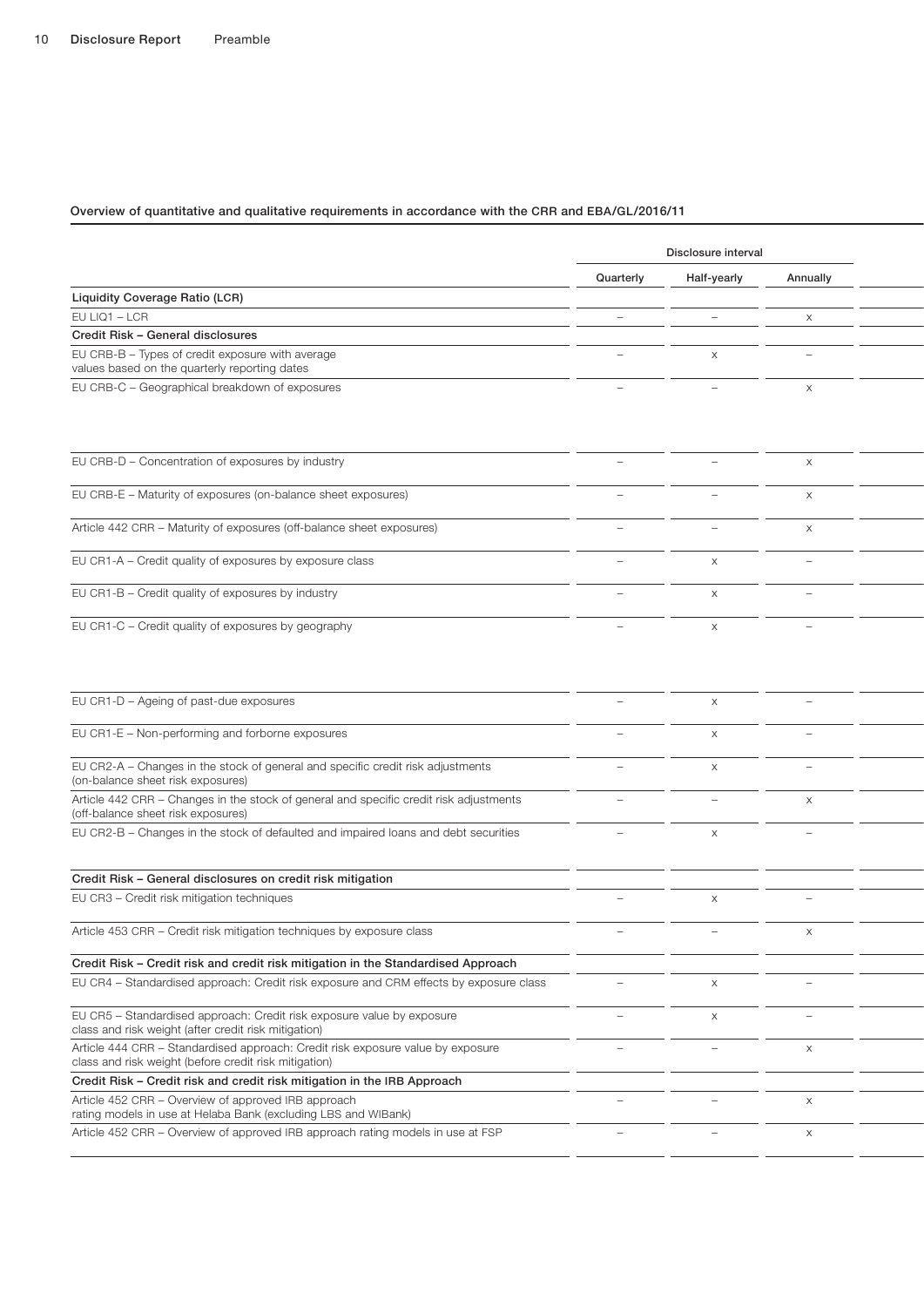### Helaba relevance **Materiality principle applied** Reference Reference **EU LIQUIDITY COVERGE AT LIQUIDITY COVERGE AT LCCR** section – x – x – Credit Risk section, General disclosures subsection x exponent – Countries are shown individually that, in terms of the basis of measurement before credit risk adjustments, together account for at least 95 % of the basis of measurement before credit risk adjustments in the Helaba Group Credit Risk section, General disclosures subsection  $\mathsf{x}$  –  $\mathsf{C}$  redit Risk section, General disclosures subsection EU CRB-E – Maturity of exposures (on-balance sheet exposures) – – x x – Credit Risk section, General disclosures subsection Article 442 CRR – Maturity of exposures (off-balance sheet exposures) – – x x – Credit Risk section, General disclosures subsection EU CR1-A – Credit quality of exposures by exposure class – x – x – Credit Risk section, General disclosures subsection  $\mathsf{x}$  is the contract of exposures by industry  $\mathsf{y}$  –  $\mathsf{z}$  –  $\mathsf{z}$  –  $\mathsf{z}$  –  $\mathsf{z}$  –  $\mathsf{z}$  –  $\mathsf{z}$  –  $\mathsf{z}$  –  $\mathsf{z}$  –  $\mathsf{z}$  –  $\mathsf{z}$  –  $\mathsf{z}$  –  $\mathsf{z}$  –  $\mathsf{z}$  –  $\mathsf{z}$  –  $\mathsf{z}$ General disclosures subsection x – Countries are shown individually that, in terms of the basis of measurement before credit risk adjustments, together account for at least 95 % of the basis of measurement before credit risk adjustments in the Helaba Group Credit Risk section, General disclosures subsection  $\mathsf{x}$  –  $\mathsf{C}$  redit Risk section, General disclosures subsection  $\mathsf{x}$  –  $\mathsf{C}$  redit Risk section, General disclosures subsection – x – x – Credit Risk section, General disclosures subsection – – x x – Credit Risk section, General disclosures subsection Generally relevant; table subject to mandatory disclosure for the first time from 30.06.2018 – – EU CR3 – Credit risk mitigation techniques – x – x – Credit Risk section, General disclosures on credit risk mitigation subsection Article 453 CRR – Credit risk mitigation techniques by exposure class – – x x – Credit Risk section, General disclosures on credit risk mitigation subsection EU CR4 – Standardised approach: Credit risk exposure and CRM effects by exposure class – x – x – Credit Risk section, Credit risk and credit risk mitigation in the Standardised Approach subsection – x – x – Credit Risk section, Credit risk and credit risk mitigation in the Standardised Approach subsection – – x x – Credit Risk section, Credit risk and credit risk mitigation in the Standardised Approach subsection – – x x – Credit Risk section, Credit risk and credit risk mitigation in the IRB Approach subsection Article 452 CRR – Overview of approved IRB approach rating models in use at FSP – – x x – Credit Risk section, Credit risk and credit risk

mitigation in the IRB Approach subsection

#### Depending on the disclosure interval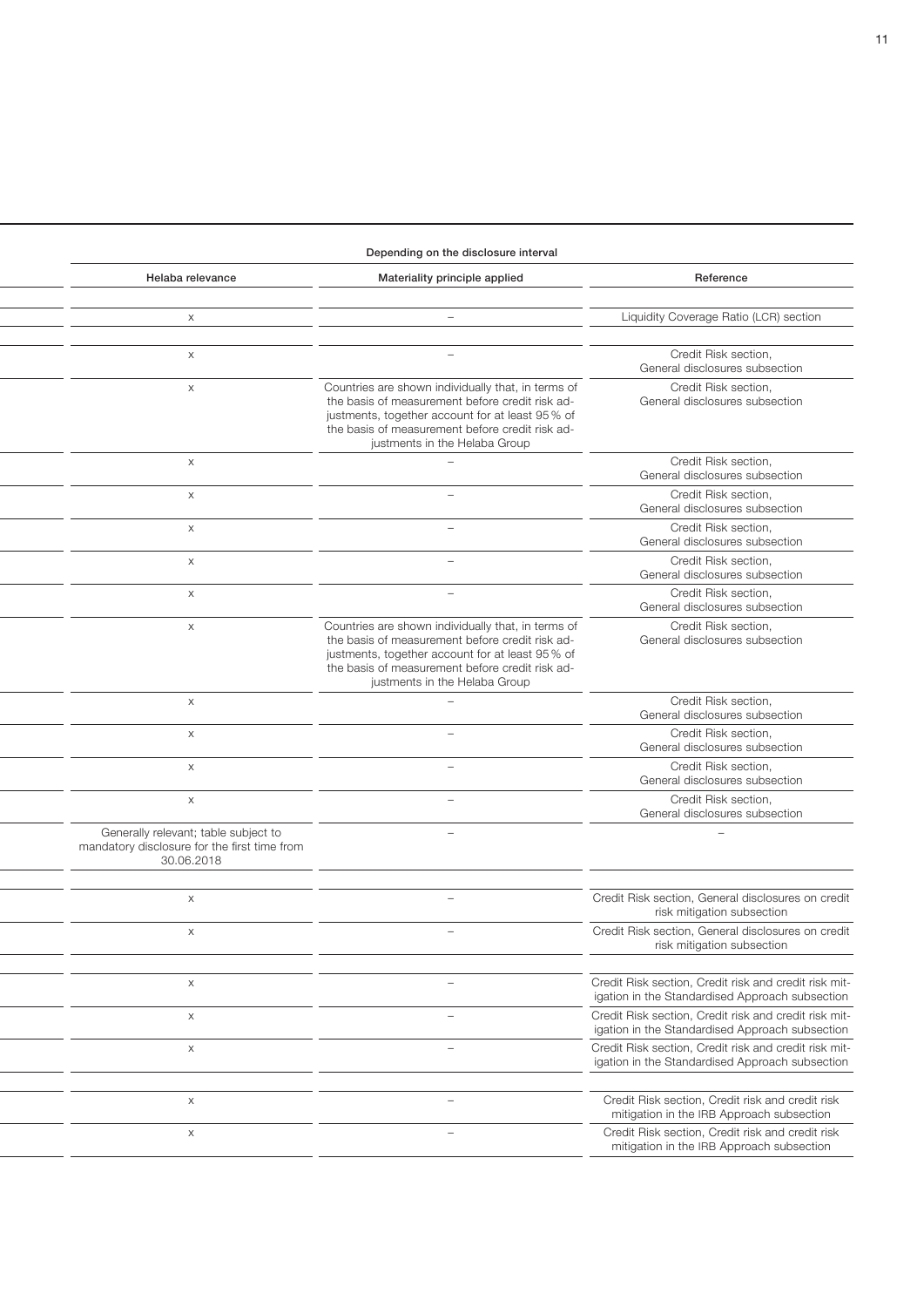|                                |                                                                                                     | Disclosure interval               |                          |                                                                    |  |
|--------------------------------|-----------------------------------------------------------------------------------------------------|-----------------------------------|--------------------------|--------------------------------------------------------------------|--|
|                                |                                                                                                     | Quarterly                         | Half-yearly              | Annually                                                           |  |
|                                | Article 452 CRR - Overview of approved IRB approach rating models in use at LBS                     | $\overline{\phantom{a}}$          |                          | $\times$                                                           |  |
|                                | EU CR6 - IRB: Credit risk exposures by exposure class and PD range                                  | $\overline{\phantom{a}}$          | $\times$                 | $\overline{\phantom{a}}$                                           |  |
|                                |                                                                                                     |                                   |                          |                                                                    |  |
|                                | Article 452 CRR - Average PD by country, FIRB                                                       | $\qquad \qquad -$                 | $\overline{\phantom{m}}$ | $\times$                                                           |  |
|                                | Article 452 CRR - Retail portfolio average PD/LGD by country, AIRB                                  |                                   | $\overline{\phantom{0}}$ | $\mathsf{X}$                                                       |  |
|                                |                                                                                                     |                                   |                          |                                                                    |  |
|                                | EU CR7 - IRB approach - Effect on the RWAs of credit derivatives used as CRM techniques             | $\overline{\phantom{0}}$          | $\times$                 | $\overline{\phantom{0}}$                                           |  |
|                                | EU CR8 - RWA flow statements of credit risk exposures under the IRB approach                        | $\times$                          | $\overline{\phantom{a}}$ | $\hspace{0.1mm}-\hspace{0.1mm}$                                    |  |
|                                | RWA coverage by exposure class                                                                      | $\overline{\phantom{a}}$          | $\qquad \qquad -$        | $\times$                                                           |  |
|                                |                                                                                                     |                                   |                          |                                                                    |  |
|                                | EU CR9 - FIRB: Back-testing of PD per exposure class                                                |                                   |                          | $\times$                                                           |  |
|                                |                                                                                                     |                                   |                          |                                                                    |  |
|                                |                                                                                                     |                                   |                          |                                                                    |  |
|                                | EU CR9 - AIRB: Back-testing of PD per exposure class                                                |                                   |                          | $\times$                                                           |  |
|                                |                                                                                                     |                                   |                          |                                                                    |  |
|                                |                                                                                                     |                                   |                          |                                                                    |  |
|                                |                                                                                                     |                                   |                          |                                                                    |  |
|                                | EU CR9 - AIRB: Back-testing of LGD per exposure class                                               |                                   |                          | $\times$                                                           |  |
|                                |                                                                                                     |                                   |                          |                                                                    |  |
|                                |                                                                                                     |                                   |                          |                                                                    |  |
|                                |                                                                                                     |                                   |                          |                                                                    |  |
|                                | EU CR9 - AIRB: Back-testing of CCF per exposure class                                               | $\qquad \qquad -$                 |                          | $\times$                                                           |  |
|                                | Article 452 CRR - Actual losses versus expected loss in lending business                            |                                   |                          | $\times$                                                           |  |
|                                |                                                                                                     |                                   |                          |                                                                    |  |
|                                | Equity Investments in the Banking Book                                                              |                                   |                          |                                                                    |  |
|                                | Article 447 CRR - Type of equity investment instrument<br>Counterparty credit risk (CCR)            | $\overline{\phantom{0}}$          | $\overline{\phantom{0}}$ | $\times$                                                           |  |
|                                | EU CCR1 - Analysis of CCR exposure by approach (excluding exposures to CCPs)                        | $\overline{\phantom{0}}$          | $\times$                 | $\overline{\phantom{0}}$                                           |  |
|                                | EU CCR3 - Standardised approach: CCR exposures by regulatory portfolio and risk                     |                                   | $\times$                 |                                                                    |  |
| (after credit risk mitigation) |                                                                                                     |                                   |                          |                                                                    |  |
|                                | Article 444 CRR - Standardised approach: CCR exposures by regulatory portfolio risk                 | $\overline{\phantom{a}}$          | $\overline{\phantom{0}}$ | $\mathsf{X}$                                                       |  |
|                                | (before credit risk mitigation)<br>EU CCR4 - FIRB approach: CCR exposures by portfolio and PD scale |                                   |                          |                                                                    |  |
|                                | EU CCR4 - AIRB approach: CCR exposures by portfolio and PD scale                                    | $ \,$<br>$\overline{\phantom{m}}$ | $\times$                 | $\hspace{0.1mm}-\hspace{0.1mm}$<br>$\hspace{0.1mm}-\hspace{0.1mm}$ |  |
|                                | EU CCR6 in conjunction with Article 439 h) CRR - Overview of credit derivatives exposures           | $\overline{\phantom{0}}$          | $\times$                 | $\hspace{0.1mm}-\hspace{0.1mm}$                                    |  |
|                                |                                                                                                     |                                   | $\times$                 |                                                                    |  |
|                                |                                                                                                     |                                   |                          |                                                                    |  |
|                                | EU CCR8 - Exposures to CCPs                                                                         | $\equiv$                          | $\times$                 | $\hspace{0.1mm}-\hspace{0.1mm}$                                    |  |
|                                | EU CCR7 - RWA flow statements of CCR exposures under the IMM                                        | $\times$                          | $\overline{\phantom{m}}$ |                                                                    |  |
|                                |                                                                                                     |                                   |                          |                                                                    |  |
|                                | EU CCR5-A - Impact of netting and collateral held on exposure values                                | $ \,$                             | $\times$                 |                                                                    |  |
|                                | EU CCR5-B - Composition of collateral for exposures to CCR                                          | $-$                               | $\times$                 | $\overline{\phantom{m}}$                                           |  |
|                                | EU CCR2 - CVA capital charge                                                                        | $-$                               | $\times$                 | $\hspace{0.1mm}-\hspace{0.1mm}$                                    |  |
|                                | Securitisations                                                                                     |                                   |                          |                                                                    |  |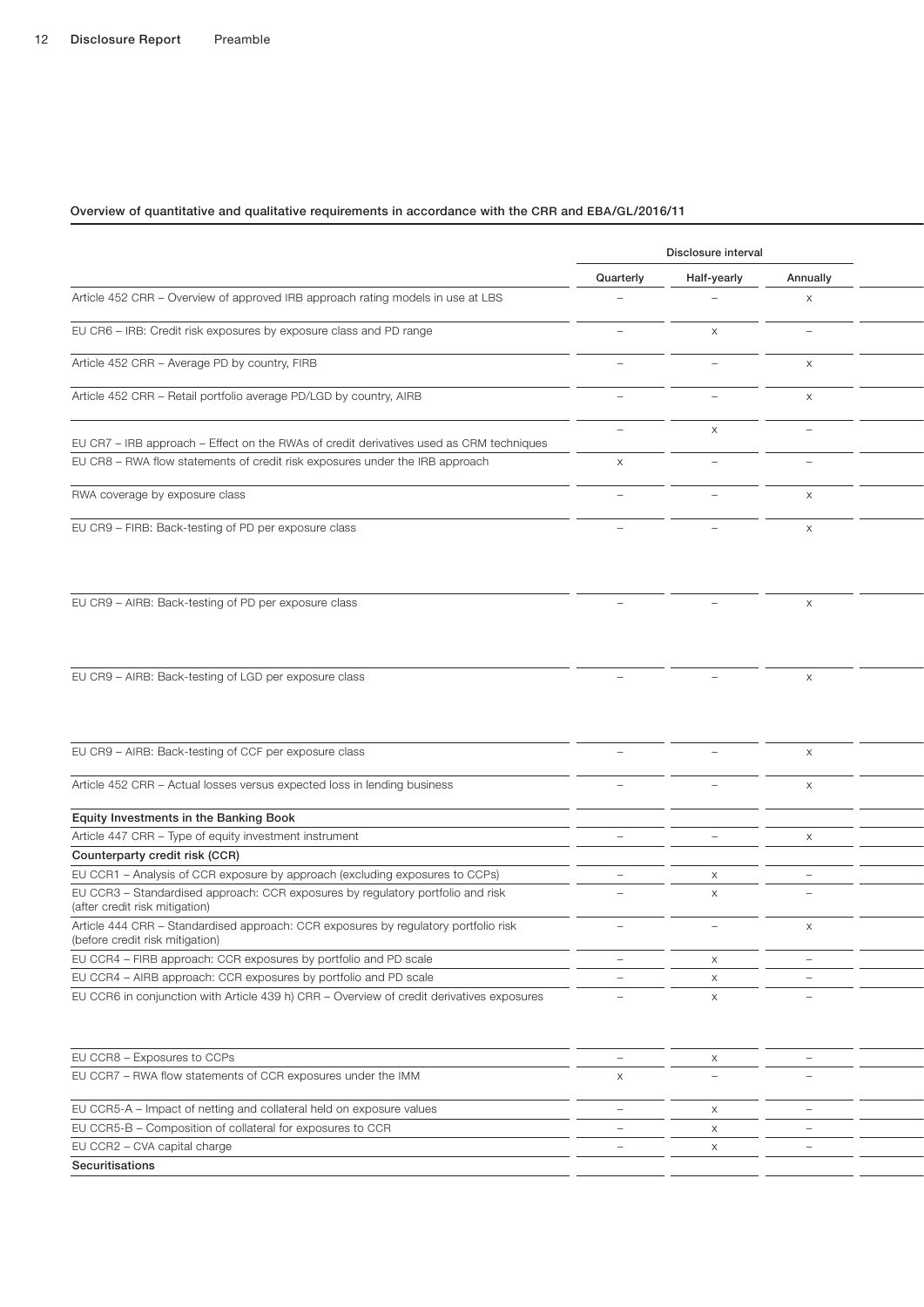#### Depending on the disclosure interval

| Helaba relevance                                                                                                                                                                  | Materiality principle applied                                                                                                                                                                                                                                    | Reference                                                                                     |
|-----------------------------------------------------------------------------------------------------------------------------------------------------------------------------------|------------------------------------------------------------------------------------------------------------------------------------------------------------------------------------------------------------------------------------------------------------------|-----------------------------------------------------------------------------------------------|
| $\times$                                                                                                                                                                          |                                                                                                                                                                                                                                                                  | Credit Risk section, Credit risk and credit risk<br>mitigation in the IRB Approach subsection |
| $\times$                                                                                                                                                                          |                                                                                                                                                                                                                                                                  | Credit Risk section, Credit risk and credit risk<br>mitigation in the IRB Approach subsection |
| $\times$                                                                                                                                                                          |                                                                                                                                                                                                                                                                  | Credit Risk section, Credit risk and credit risk<br>mitigation in the IRB Approach subsection |
| $\times$                                                                                                                                                                          |                                                                                                                                                                                                                                                                  | Credit Risk section, Credit risk and credit risk<br>mitigation in the IRB Approach subsection |
| Generally relevant; no such exposures as at<br>31.12.2017                                                                                                                         |                                                                                                                                                                                                                                                                  | Credit Risk section, Credit risk and credit risk<br>mitigation in the IRB Approach subsection |
| $\times$                                                                                                                                                                          |                                                                                                                                                                                                                                                                  | Credit Risk section, Credit risk and credit risk<br>mitigation in the IRB Approach subsection |
| $\times$                                                                                                                                                                          |                                                                                                                                                                                                                                                                  | Credit Risk section, Credit risk and credit risk<br>mitigation in the IRB Approach subsection |
| $\times$                                                                                                                                                                          | The 5-year historical annual default rate is re-<br>quired for regulatory purposes; however, in order<br>to provide a consistent presentation of exposure<br>classes, as at 31.12.2017 it has only been shown<br>since the introduction of the CRR (for 4 years) | Credit Risk section, Credit risk and credit risk<br>mitigation in the IRB Approach subsection |
| $\times$                                                                                                                                                                          | The 5-year historical annual default rate is re-<br>quired for regulatory purposes; however, in order<br>to provide a consistent presentation of exposure<br>classes, as at 31.12.2017 it has only been shown<br>since the introduction of the CRR (for 4 years) | Credit Risk section, Credit risk and credit risk<br>mitigation in the IRB Approach subsection |
| $\times$                                                                                                                                                                          | The 5-year historical LGD is required for regulato-<br>ry purposes; however, in order to provide a con-<br>sistent presentation of exposure classes, as at<br>31.12.2017 it has only been shown since the in-<br>troduction of the CRR (for 4 years)             | Credit Risk section, Credit risk and credit risk<br>mitigation in the IRB Approach subsection |
| $\times$                                                                                                                                                                          |                                                                                                                                                                                                                                                                  | Credit Risk section, Credit risk and credit risk<br>mitigation in the IRB Approach subsection |
| $\times$                                                                                                                                                                          |                                                                                                                                                                                                                                                                  | Credit Risk section, Credit risk and credit risk<br>mitigation in the IRB Approach subsection |
|                                                                                                                                                                                   |                                                                                                                                                                                                                                                                  |                                                                                               |
| $\times$                                                                                                                                                                          |                                                                                                                                                                                                                                                                  | Equity Investments in the Banking Book section                                                |
| $\times$                                                                                                                                                                          |                                                                                                                                                                                                                                                                  | Counterparty credit risk (CCR) section                                                        |
| $\times$                                                                                                                                                                          |                                                                                                                                                                                                                                                                  | Counterparty credit risk (CCR) section                                                        |
| $\times$                                                                                                                                                                          |                                                                                                                                                                                                                                                                  | Counterparty credit risk (CCR) section                                                        |
|                                                                                                                                                                                   |                                                                                                                                                                                                                                                                  | Counterparty credit risk (CCR) section                                                        |
|                                                                                                                                                                                   |                                                                                                                                                                                                                                                                  | Counterparty credit risk (CCR) section                                                        |
| Generally relevant; as at 31.12.2017, there<br>were no credit derivatives transactions in<br>connection with intermediation activities, only<br>for Helaba's own credit portfolio | Table presentation limited to credit derivatives<br>transactions for Helaba's own credit portfolio,<br>provided there were no such transactions in con-<br>nection with intermediation activities                                                                | Counterparty credit risk (CCR) section                                                        |
| $\times$                                                                                                                                                                          | $\overline{\phantom{0}}$                                                                                                                                                                                                                                         | Counterparty credit risk (CCR) section                                                        |
| Generally relevant, no qualifying items as at<br>31 March 2018                                                                                                                    |                                                                                                                                                                                                                                                                  | Counterparty credit risk (CCR) section                                                        |
| $\times$                                                                                                                                                                          |                                                                                                                                                                                                                                                                  | Counterparty credit risk (CCR) section                                                        |
| $\times$                                                                                                                                                                          |                                                                                                                                                                                                                                                                  | Counterparty credit risk (CCR) section                                                        |
| $\times$                                                                                                                                                                          |                                                                                                                                                                                                                                                                  | Counterparty credit risk (CCR) section                                                        |
|                                                                                                                                                                                   |                                                                                                                                                                                                                                                                  |                                                                                               |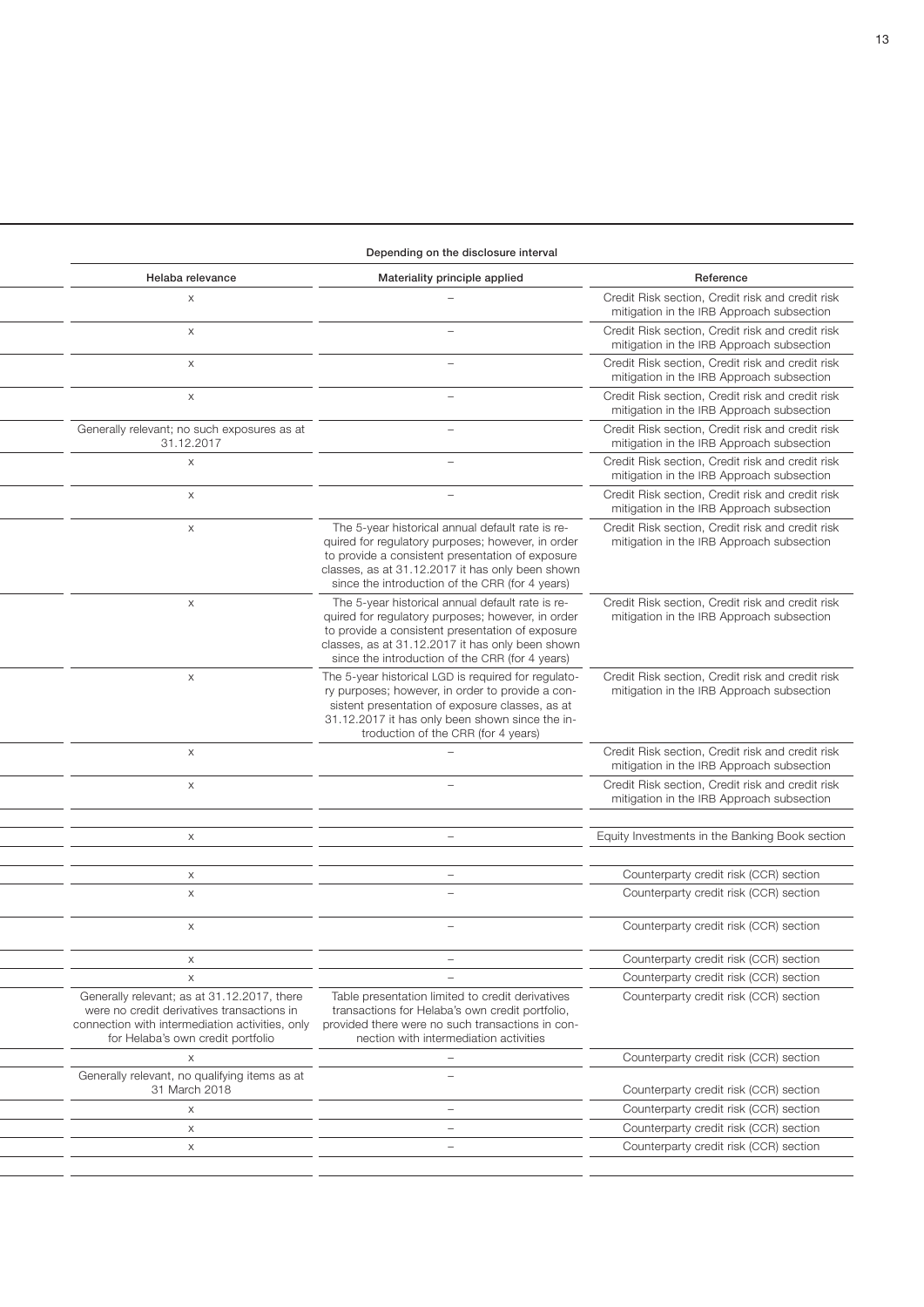|                                                                                                          | Disclosure interval      |                          |                          |
|----------------------------------------------------------------------------------------------------------|--------------------------|--------------------------|--------------------------|
|                                                                                                          | Quarterly                | Half-yearly              | Annually                 |
| Article 449 CRR - Approaches used for securitisation transactions                                        | $\qquad \qquad -$        | $-$                      | X                        |
| Article 449 CRR - Total volume of securitisation exposures by asset type                                 | $\overline{\phantom{a}}$ | $\overline{\phantom{0}}$ | X                        |
| Article 449 CRR - Total volume of retained or purchased<br>securitisation exposures by risk weight band  |                          |                          | X                        |
| Article 449 CRR - Total volume of securitisation exposures<br>in respect of own special purpose vehicles | $\overline{\phantom{a}}$ | $\overline{\phantom{0}}$ | $\times$                 |
| Article 449 CRR - Requirements for originators                                                           | $\overline{\phantom{a}}$ | $\overline{\phantom{0}}$ | $\times$                 |
| Market risk                                                                                              |                          |                          |                          |
| EU MR1 - Market risk in accordance with the standardised method                                          | $\overline{\phantom{m}}$ | $\times$                 | $\overline{\phantom{a}}$ |
| EU MR2-A - Market risk in internal models approach                                                       |                          | $\times$                 | $\overline{\phantom{a}}$ |
| EU MR2-B - Market risk under the IMA                                                                     |                          |                          |                          |
| EU MR3 - IMA values for trading portfolios                                                               |                          |                          |                          |
| EU MR4 - Clean back-testing of the internal model                                                        | $\overline{\phantom{a}}$ | $\times$                 | $\overline{\phantom{a}}$ |
| EU MR4 - Dirty back-testing of the internal model                                                        | $\overline{\phantom{a}}$ | $\times$                 | $\overline{\phantom{a}}$ |
| Interest Rate Risk in the Banking Book                                                                   | $\overline{\phantom{a}}$ | $\qquad \qquad -$        | x                        |

| Operational risk                                        | $\overline{\phantom{0}}$ |  |
|---------------------------------------------------------|--------------------------|--|
| <b>Asset Encumbrance</b>                                |                          |  |
| Article 443 CRR - Assets                                |                          |  |
| Article 443 CRR - Collateral received                   | $\overline{\phantom{0}}$ |  |
| Article 443 CRR - Sources of encumbrance                |                          |  |
| Qualitative/Other Disclosure Requirements               |                          |  |
| Article 13 CRR - Disclosure by significant subsidiaries |                          |  |

Article 435 CRR – Adequacy of risk management arrangements

Article 435 CRR – Risk Strategy and Risk Management

Article 436 CRR – Differences in the basis of consolidation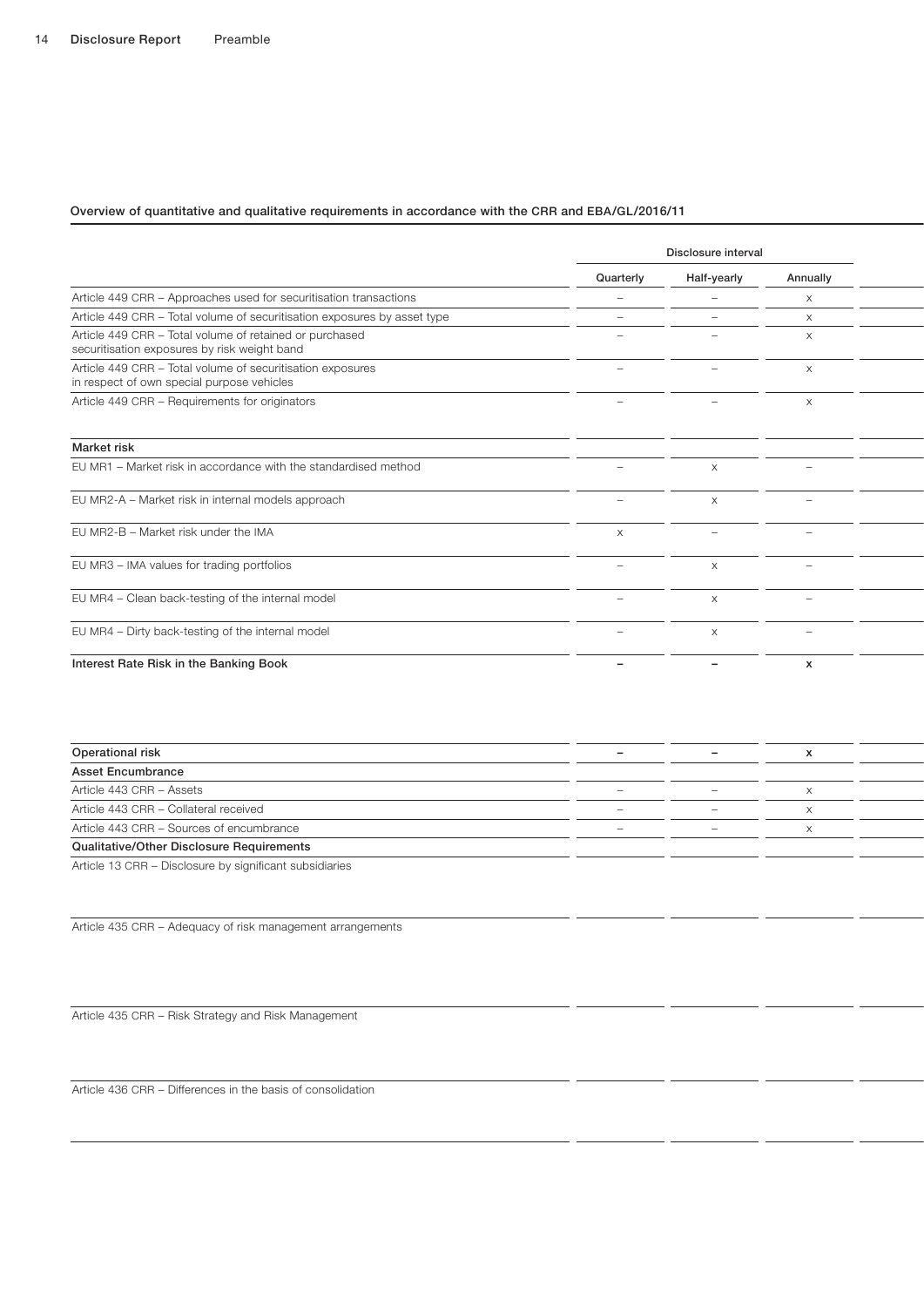#### Depending on the disclosure interval

| Reference<br>Securitisations section<br>Securitisations section                                                                                                                                                                                                                               | Materiality principle applied                                                                                                                                                                                                                                                                                                  | Helaba relevance                                                                                                                        |
|-----------------------------------------------------------------------------------------------------------------------------------------------------------------------------------------------------------------------------------------------------------------------------------------------|--------------------------------------------------------------------------------------------------------------------------------------------------------------------------------------------------------------------------------------------------------------------------------------------------------------------------------|-----------------------------------------------------------------------------------------------------------------------------------------|
|                                                                                                                                                                                                                                                                                               |                                                                                                                                                                                                                                                                                                                                |                                                                                                                                         |
|                                                                                                                                                                                                                                                                                               | $\overline{\phantom{a}}$                                                                                                                                                                                                                                                                                                       | $\times$                                                                                                                                |
|                                                                                                                                                                                                                                                                                               |                                                                                                                                                                                                                                                                                                                                | $\times$                                                                                                                                |
| Securitisations section                                                                                                                                                                                                                                                                       |                                                                                                                                                                                                                                                                                                                                | $\times$                                                                                                                                |
| Securitisations section                                                                                                                                                                                                                                                                       |                                                                                                                                                                                                                                                                                                                                | $\times$                                                                                                                                |
|                                                                                                                                                                                                                                                                                               |                                                                                                                                                                                                                                                                                                                                | Helaba operates as a sponsor and investor<br>only and so the requirements for originators<br>stipulated in Article 449 CRR do not apply |
| Market Risk section,<br>Standardised method subsection                                                                                                                                                                                                                                        | $\overline{\phantom{0}}$                                                                                                                                                                                                                                                                                                       | $\times$                                                                                                                                |
| Market Risk section,<br>Internal model subsection                                                                                                                                                                                                                                             |                                                                                                                                                                                                                                                                                                                                | $\times$                                                                                                                                |
| Market Risk section,<br>Internal model subsection                                                                                                                                                                                                                                             |                                                                                                                                                                                                                                                                                                                                | $\times$                                                                                                                                |
| Market Risk section,<br>Internal model subsection                                                                                                                                                                                                                                             |                                                                                                                                                                                                                                                                                                                                | $\times$                                                                                                                                |
| Market Risk section,<br>Internal model subsection                                                                                                                                                                                                                                             |                                                                                                                                                                                                                                                                                                                                | $\times$                                                                                                                                |
| Market Risk section,<br>Internal model subsection                                                                                                                                                                                                                                             |                                                                                                                                                                                                                                                                                                                                | $\times$                                                                                                                                |
|                                                                                                                                                                                                                                                                                               | With a view to improving clarity in the presen- Interest Rate Risk in the Banking Book section<br>tation of figures, the listing of individual cur-<br>rencies is limited to those that individually ac-<br>count for at least 5% and those that are<br>necessary to cover at least 95% of the total<br>foreign currency share | $\boldsymbol{\mathsf{x}}$                                                                                                               |
| <b>Operational Risk section</b>                                                                                                                                                                                                                                                               |                                                                                                                                                                                                                                                                                                                                | $\boldsymbol{\mathsf{x}}$                                                                                                               |
|                                                                                                                                                                                                                                                                                               |                                                                                                                                                                                                                                                                                                                                |                                                                                                                                         |
| Asset Encumbrance section                                                                                                                                                                                                                                                                     |                                                                                                                                                                                                                                                                                                                                | $\times$                                                                                                                                |
| Asset Encumbrance section                                                                                                                                                                                                                                                                     |                                                                                                                                                                                                                                                                                                                                | $\times$                                                                                                                                |
| Asset Encumbrance section                                                                                                                                                                                                                                                                     |                                                                                                                                                                                                                                                                                                                                | $\times$                                                                                                                                |
| The disclosure report for Frankfurter Sparkasse<br>as an individual bank is published in a "Disclosure<br>report" section within its Annual Report, which is<br>available on FSP's website.                                                                                                   |                                                                                                                                                                                                                                                                                                                                | $\times$                                                                                                                                |
| Please refer to the "Risk report" section in con-<br>junction with the "Responsibility statement" in the<br>Helaba Group's Annual Report for information on<br>declarations by the Board of Managing Directors<br>regarding the appropriateness of the risk man-<br>agement system at Helaba. |                                                                                                                                                                                                                                                                                                                                | $\times$                                                                                                                                |
| The disclosures relating to the risk strategy and<br>risk management system at Helaba are included<br>in the Annual Report (Group management report<br>(Risk report)). This disclosure report only includes<br>additional information.                                                        |                                                                                                                                                                                                                                                                                                                                | $\times$                                                                                                                                |
| Information on the group of consolidated compa-                                                                                                                                                                                                                                               |                                                                                                                                                                                                                                                                                                                                | $\times$                                                                                                                                |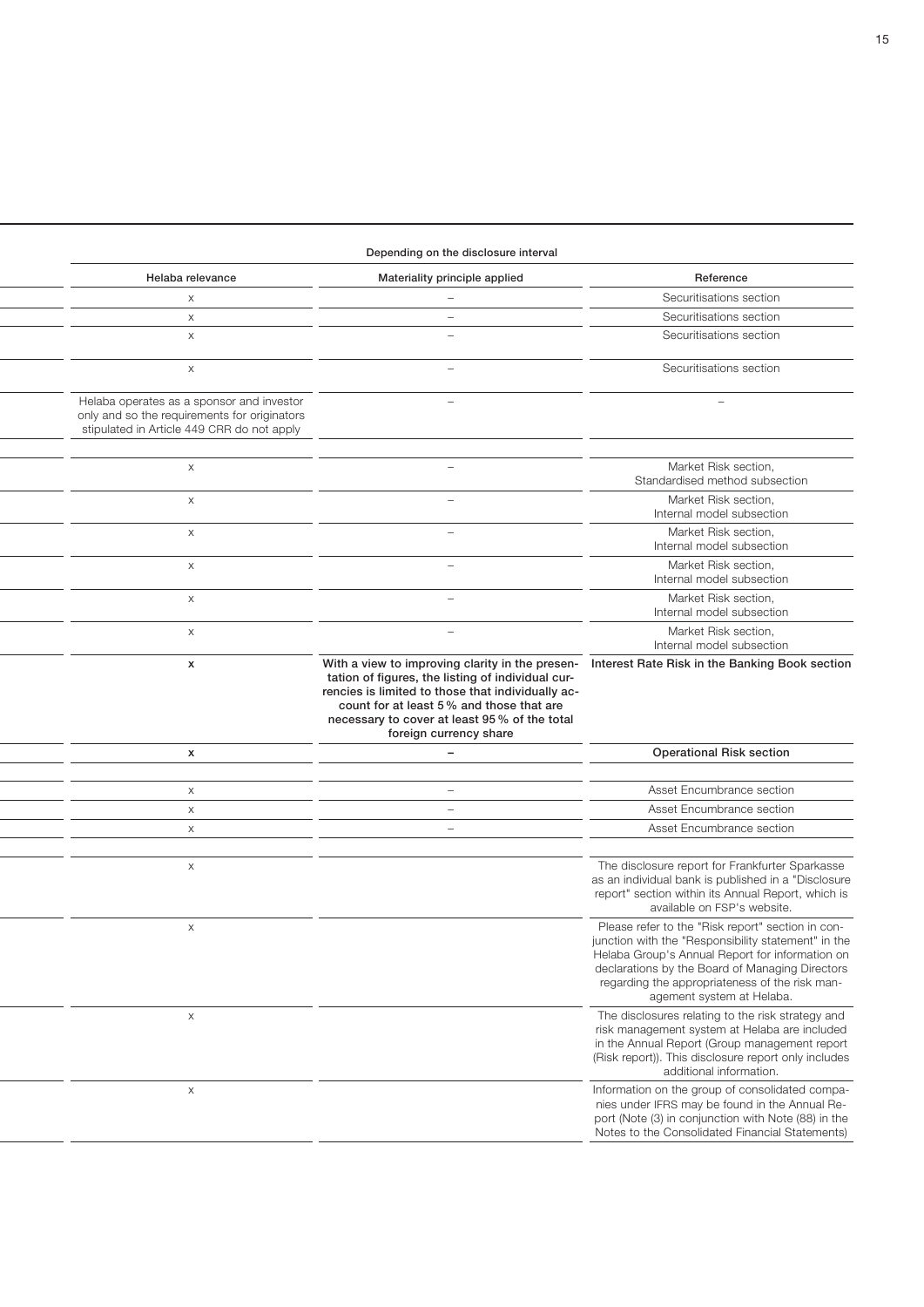|                                                                                                        | Disclosure interval |             |          |  |  |  |
|--------------------------------------------------------------------------------------------------------|---------------------|-------------|----------|--|--|--|
|                                                                                                        | Quarterly           | Half-yearly | Annually |  |  |  |
| Article 447 CRR - Exposures in equities                                                                |                     |             |          |  |  |  |
|                                                                                                        |                     |             |          |  |  |  |
| Article 450 CRR - Remuneration policy disclosures                                                      |                     |             |          |  |  |  |
| Article 441 CRR - Indicators of global systemic importance                                             |                     |             |          |  |  |  |
|                                                                                                        |                     |             |          |  |  |  |
|                                                                                                        |                     |             |          |  |  |  |
| Article 473 CRR in conjunction with EBA GL 2018/01 -<br>Disclosure of IFRS 9 transitional arrangements |                     |             |          |  |  |  |
|                                                                                                        |                     |             |          |  |  |  |
|                                                                                                        |                     |             |          |  |  |  |
| Section 26a KWG - Country by Country Reporting                                                         |                     |             |          |  |  |  |
|                                                                                                        |                     |             |          |  |  |  |
| Section 35 SAG - Financial Assistance Provided Within the Group                                        |                     |             |          |  |  |  |
|                                                                                                        |                     |             |          |  |  |  |
|                                                                                                        |                     |             |          |  |  |  |

Article 13 CRR requires significant subsidiaries of EU parent institutions and those subsidiaries that are of material significance for their local market to prepare their own disclosure report on an individual or sub-consolidated basis.

Helaba's FSP subsidiary falls under this separate disclosure requirement. Since the disclosure reporting date of 31 December 2015, the disclosure report for FSP as an individual bank has been published in a "Disclosure report" section within its **[Annual Re](https://www.frankfurter-sparkasse.de/de/home/ihre-sparkasse/unternehmen.html?n=true&stref=hnav)[port](https://www.frankfurter-sparkasse.de/de/home/ihre-sparkasse/unternehmen.html?n=true&stref=hnav)**, which is available on FSP's website. The disclosure report will be updated each year in the same way as FSP's **[Annual Re](https://www.frankfurter-sparkasse.de/de/home/ihre-sparkasse/unternehmen.html?n=true&stref=hnav)[port](https://www.frankfurter-sparkasse.de/de/home/ihre-sparkasse/unternehmen.html?n=true&stref=hnav)**.

The regulatory capital requirements and Helaba's own funds are based on financial reporting in accordance with IFRS. Since 1 January 2018, the figures have taken into account the new financial reporting requirements under IFRS 9.

Please refer to the "Risk report" section in conjunction with the "Responsibility statement" in the Helaba Group's **[Annual Report](http://geschaeftsbericht.helaba.de/)** for information on declarations by the Board of Managing Directors regarding the appropriateness of the risk management system at Helaba pursuant to Article 435 (1e) CRR. Given the differences between the scope of prudential consolidation and the basis of consolidation under German commercial law, more detailed information relating to the financial statements can also be found in the **[Annual Report](http://geschaeftsbericht.helaba.de/)**.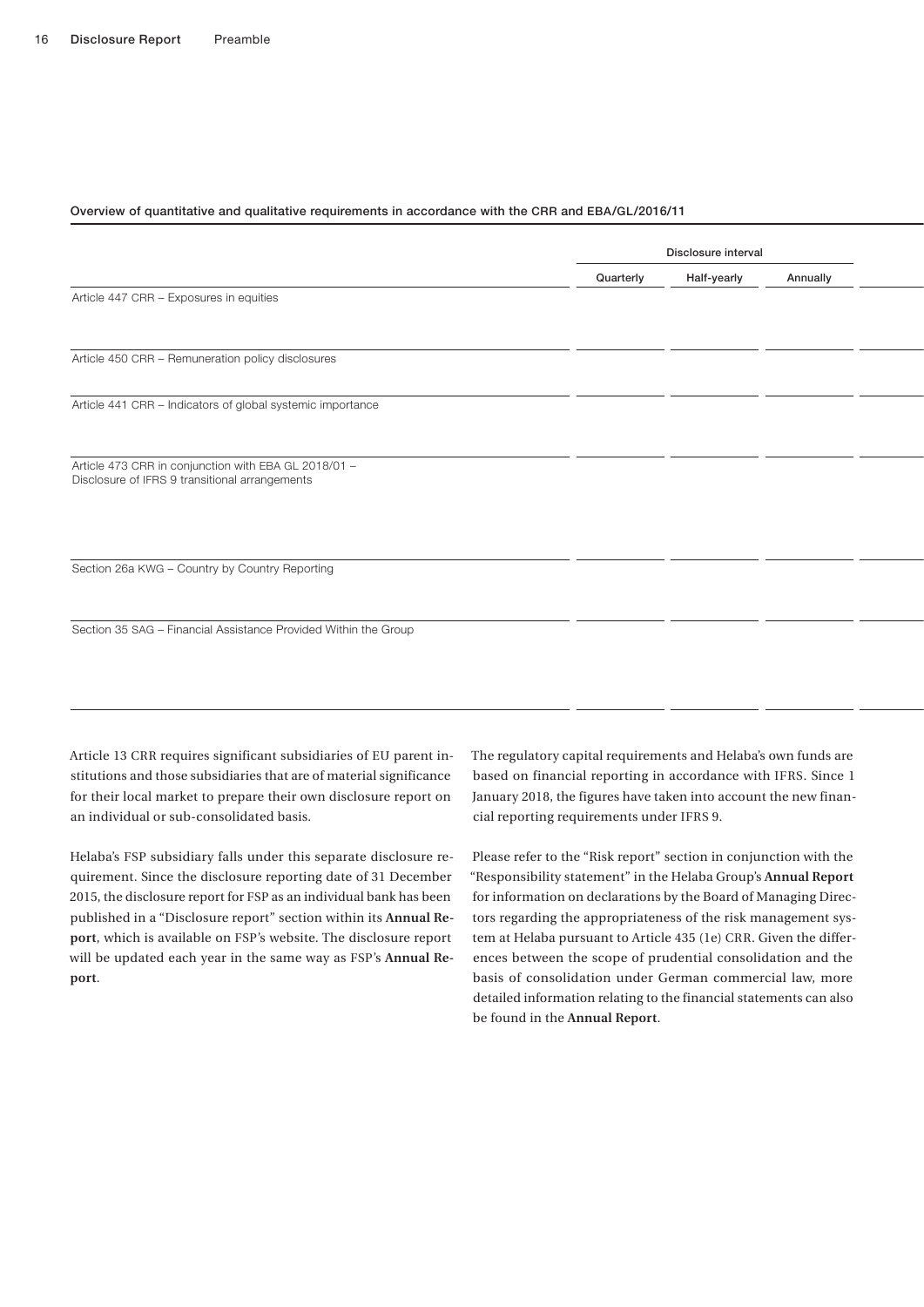|                                                                                                                                                                                                                                                                                                                           | Depending on the disclosure interval |                                                                                                                                                                                                                                                                                                             |
|---------------------------------------------------------------------------------------------------------------------------------------------------------------------------------------------------------------------------------------------------------------------------------------------------------------------------|--------------------------------------|-------------------------------------------------------------------------------------------------------------------------------------------------------------------------------------------------------------------------------------------------------------------------------------------------------------|
| Helaba relevance                                                                                                                                                                                                                                                                                                          | Materiality principle applied        | Reference                                                                                                                                                                                                                                                                                                   |
| $\times$                                                                                                                                                                                                                                                                                                                  |                                      | More detailed information on equity investment<br>exposures, is included in Note (30) et seq. and<br>Note (42) et seq. of the Notes to the Consolidat-<br>ed Financial Statements in the Annual Report.                                                                                                     |
| $\times$                                                                                                                                                                                                                                                                                                                  |                                      | The disclosures are presented in a separate<br>remuneration report and published on Helaba's<br>website (offenlegung.helaba.de)                                                                                                                                                                             |
| Helaba is identified as an Other<br>Systemically Important Institution<br>and so the requirements stipulated<br>in Article 441 CRR do not apply                                                                                                                                                                           |                                      |                                                                                                                                                                                                                                                                                                             |
| Helaba will not make use of the transitional<br>regulatory rules in accordance with Article<br>473 a) CRR covering the inclusion of the ini-<br>tial application effects when determining cap-<br>ital ratios and so the requirements stipulated<br>in Article 473 CRR in conjunction with EBA<br>GL 2018/01 do not apply |                                      |                                                                                                                                                                                                                                                                                                             |
|                                                                                                                                                                                                                                                                                                                           |                                      | Disclosures can be found in the section<br>Country-by-country reporting in accordance<br>with Section 26a KWG in the Annual Report<br>(geschaeftsbericht.helaba.de)                                                                                                                                         |
| $\times$                                                                                                                                                                                                                                                                                                                  |                                      | The disclosures are included in the Annual Report<br>(Note (74) in conjunction with Note (75) in the<br>Notes to the Annual Financial Statements). The<br>equivalent disclosures at Helaba Bank level are in<br>the Annual Financial Report (Note (44) in the<br>Notes to the Annual Financial Statements). |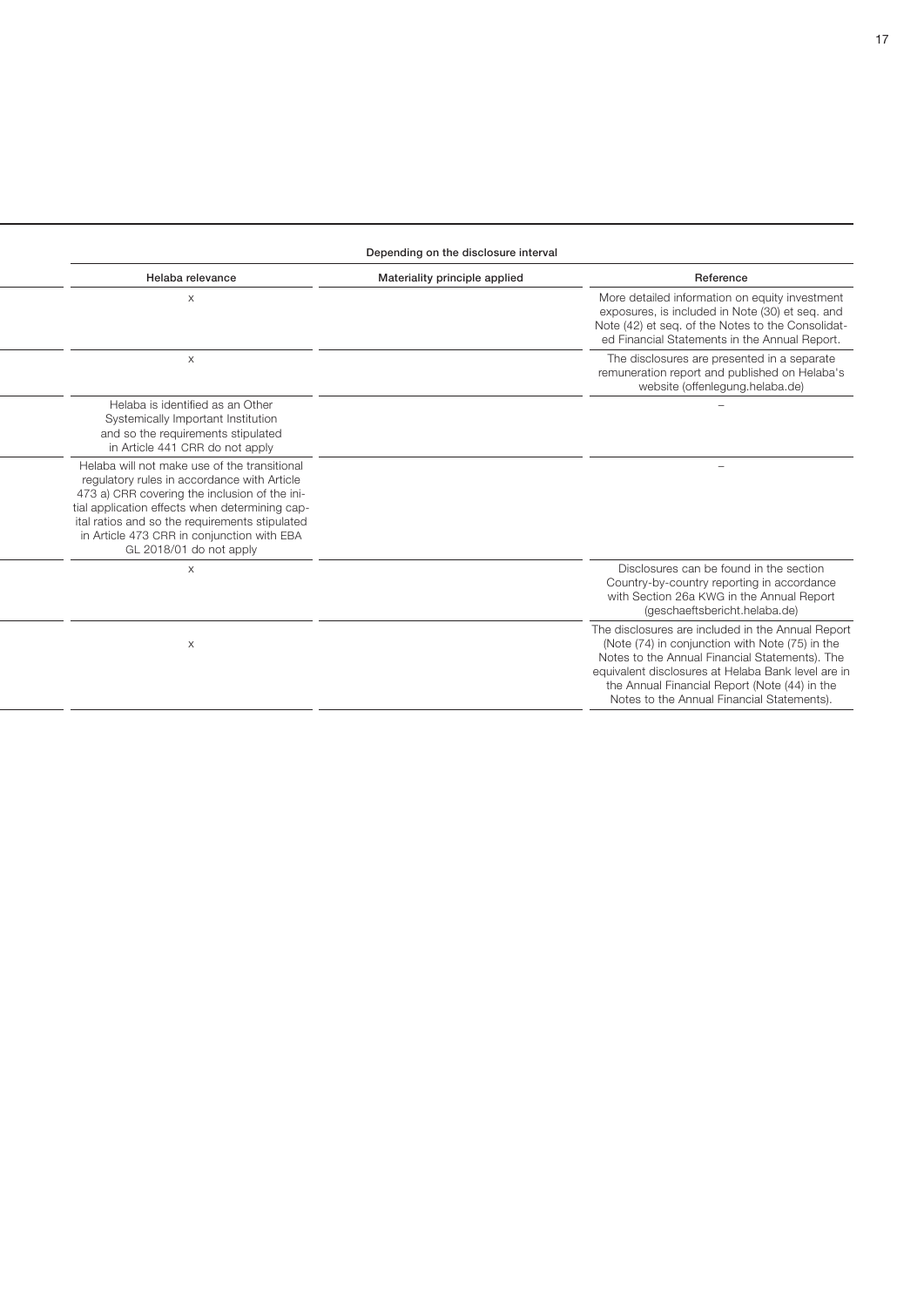## <span id="page-17-0"></span>Scope of Application

These disclosures are provided for the Helaba Group on the basis of the group of consolidated companies for regulatory purposes pursuant to the KWG/CRR. The document is prepared and coordinated by the parent company – Helaba.

A total of 23 companies are fully consolidated in the consolidation process for regulatory purposes in accordance with Sections 10 and 10a KWG and Article 18 CRR in addition to Helaba as the superordinated institution, and one other company is included

in the consolidation on a pro-rata basis. A further 47 companies are excluded from the scope of consolidation for regulatory purposes in accordance with Section 31 KWG in conjunction with Article 19 CRR. Since the previous reporting date of 31 December 2017, Helaba Digital GmbH & Co. KG has been added to the group of consolidated companies for regulatory purposes. This subordinated company, which is classified as a financial institution, is now also included in the IFRS consolidated financial statements as a fully consolidated company.

### Group of consolidated companies for regulatory purposes (overview)

| <b>Regulatory treatment</b>                                         | Number and type of companies                                                                                                                  |  |  |  |
|---------------------------------------------------------------------|-----------------------------------------------------------------------------------------------------------------------------------------------|--|--|--|
| Full consolidation                                                  | 23 companies<br>16 financial institutions<br>2 asset management companies<br>3 banks<br>1 investment firm<br>1 provider of ancillary services |  |  |  |
| Proportional consolidation                                          | 1 company<br>1 financial institution                                                                                                          |  |  |  |
| Excluded from the scope of consolidation<br>for regulatory purposes | 47 companies<br>46 financial institutions<br>1 provider of ancillary services                                                                 |  |  |  |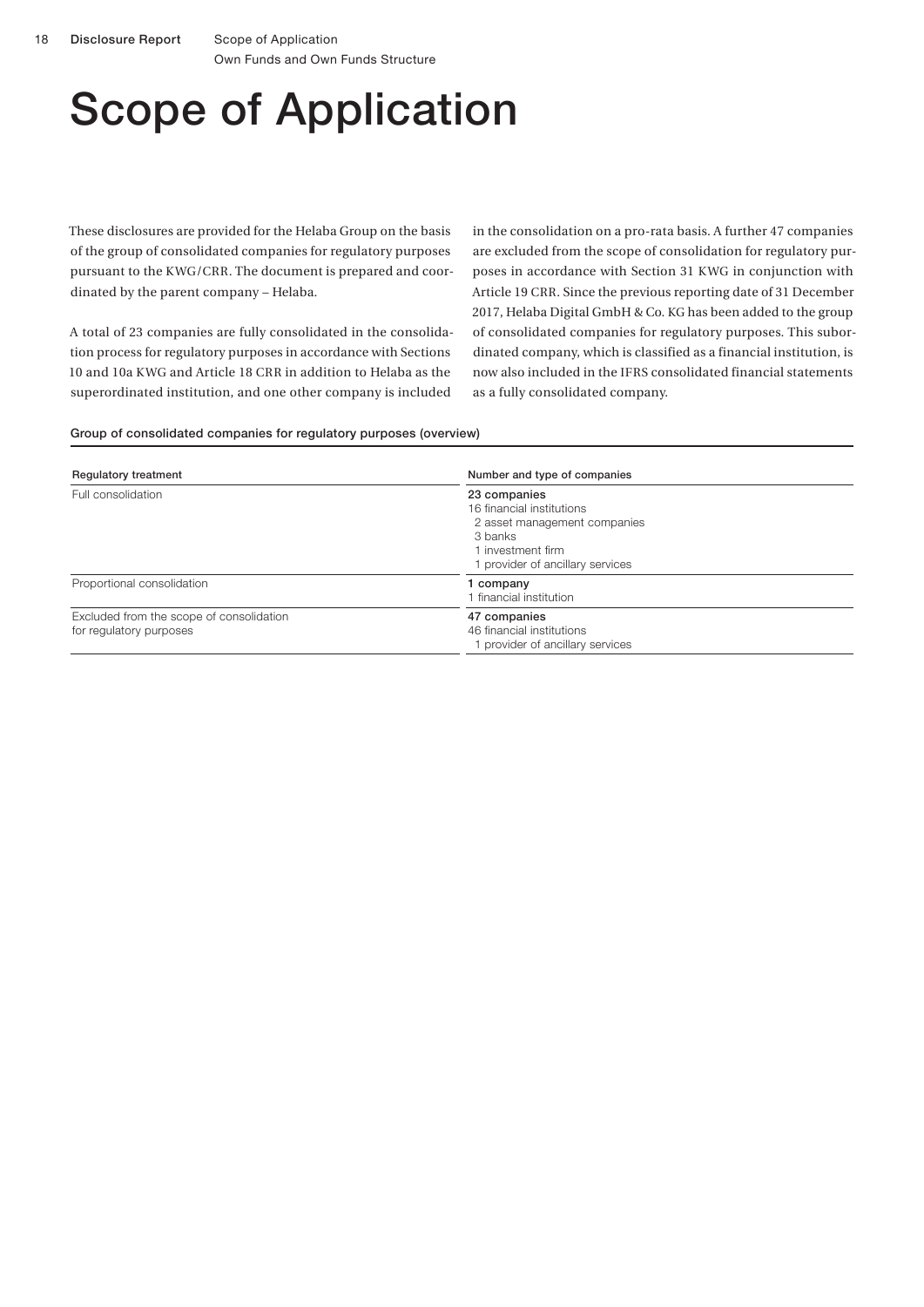## <span id="page-18-0"></span>Own Funds and Own Funds Structure

This section presents information about the Helaba Group's key figures together with a breakdown of the own funds requirements

for each risk type in accordance with the COREP report under Pillar I as at 31 March 2018, compared with the previous quarter.

#### KM1 – The Helaba Group in figures in  $\epsilon$  m

|                |                                                                                                              | 31.03.18 | 31.12.17 |
|----------------|--------------------------------------------------------------------------------------------------------------|----------|----------|
|                | Composition of own funds for regulatory purposes                                                             |          |          |
|                | Common Equity Tier 1 capital                                                                                 | 8,021    | 7,673    |
|                | thereof: Regulatory adjustments                                                                              | $-365$   | $-281$   |
|                | Additional Tier 1 capital                                                                                    | 421      | 507      |
|                | thereof: Regulatory adjustments                                                                              |          | $-19$    |
| 2              | Tier 1 capital                                                                                               | 8.442    | 8,180    |
|                | Tier 2 capital                                                                                               | 2.727    | 2,667    |
|                | thereof: Regulatory adjustments                                                                              | $-14$    | $-19$    |
| З              | Own funds, total                                                                                             | 11,169   | 10.847   |
|                | Total risk exposure amount                                                                                   |          |          |
| $\overline{4}$ | <b>Total RWAs</b>                                                                                            | 50.966   | 49,822   |
|                | Capital ratios                                                                                               |          |          |
| 5              | Common Equity Tier 1 (CET1) capital ratio in %                                                               | 15.7     | 15.4     |
| 6              | Tier 1 capital ratio in %                                                                                    | 16.6     | 16.4     |
|                | Total capital ratio in %                                                                                     | 21.9     | 21.8     |
|                | <b>Capital buffers</b>                                                                                       |          |          |
| 8              | Capital conservation buffer in %                                                                             | 1.88     | 1.25     |
| 9              | Institution-specific countercyclical capital buffer in %                                                     | 0.03     | 0.03     |
| 10             | Buffer for global/other systemically important institutions in %                                             | 0.66     | 0.33     |
| 11             | Institution-specific buffer requirement in % (rows $8 + 9 + 10$ )                                            | 2.56     | 1.61     |
| 12             | CET1 capital available for the buffers in %<br>(expressed as a percentage of the total risk exposure amount) | 10.56    | 10.42    |
|                | Leverage ratio                                                                                               |          |          |
| 13             | Leverage ratio total exposure measure                                                                        | 177,314  | 167,618  |
| 14             | Leverage ratio in %                                                                                          | 4.8      | 4.9      |
|                |                                                                                                              |          |          |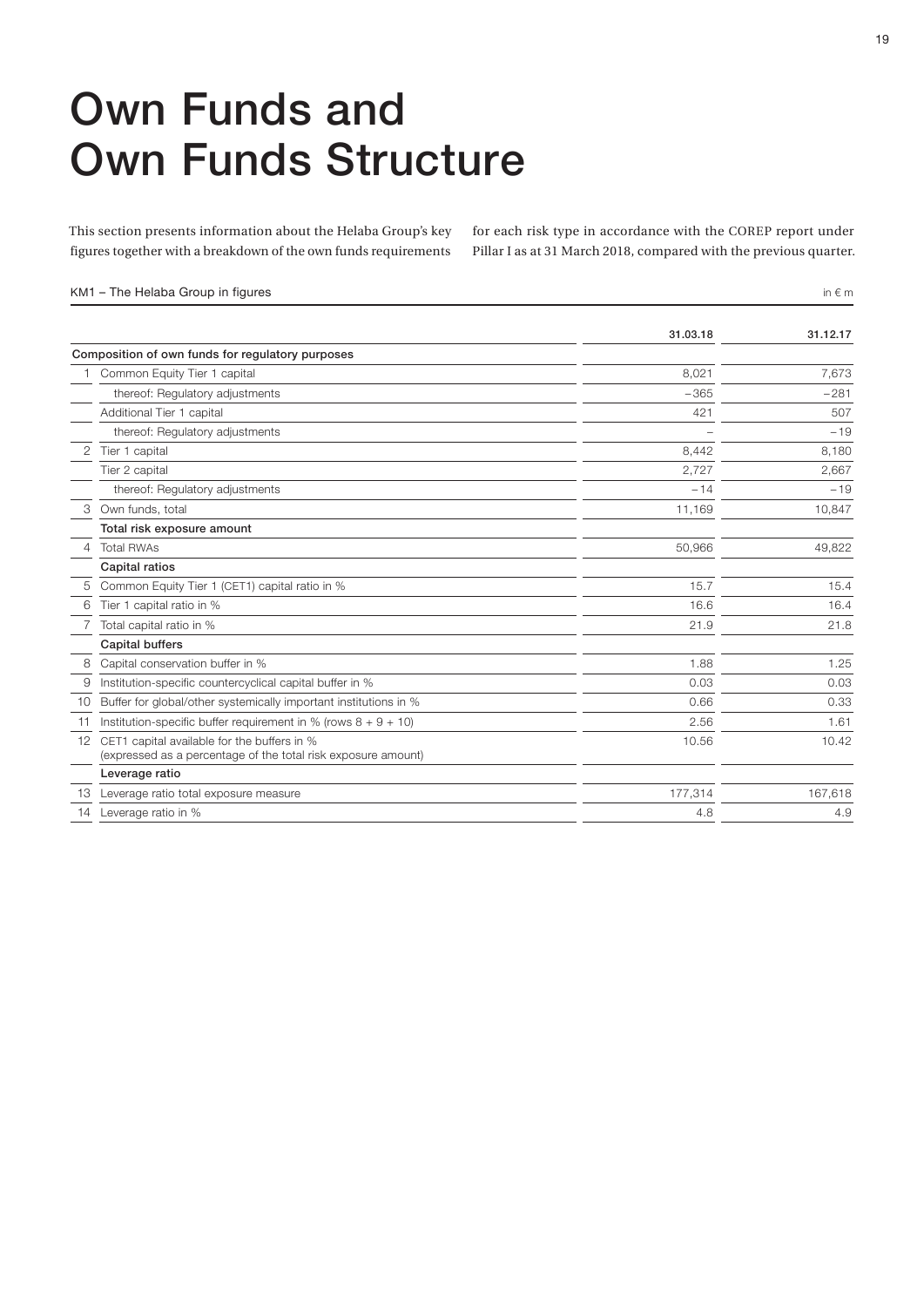### <span id="page-19-0"></span>Capital adequacy

The table below shows the RWAs and capital requirements for default risks, broken down by risk type.

#### EU OV1 – Overview of RWAs in  $\epsilon$  m

RWAs Own funds requirement  $31.03.18$   $31.12.17$   $31.03.18$ 1 Credit risk (excluding CCR) 2,212 Article 438(c)(d) 2 Of which standardised approach (CRSA) 4,600 4,227 368 Article 438(c)(d) 3 Of which the foundation IRB (FIRB) approach 33,716 33,716 33,441 2,697 Article 438(c)(d) 4 Of which the advanced IRB (AIRB) approach 1,085 1,076 1,076 87 Article 438(d) 5 Of which equity IRB under the simple risk-weight approach method or the IMA 749 240 60 Article 107, Article 438(c)(d) 6 Counterparty credit risk (CCR) 1,909 1,903 153 Article 438(c)(d) 7 Of which mark to market 1,154 1,154 1,144 92 Article 438(c)(d) 8 Of which original exposure  $-$ 9 Of which standardised approach – – – 10 Of which internal model method (IMM) – – – Article 438(c)(d) 11 Of which contributions to the default fund of a CCP 0 0 0 Article 438(c)(d) 12 Of which CVA 755 759 60 Article 438(e) 13 Settlement risk 0 0 0 Article 449(o)(i) 14 Securitisation exposures in the banking book (after the cap) 1,942 2,420 2,420 155 15 Of which IRB approach 200 1,383 70 16 Of which supervisory formula approach (SFA) 576 576 1,031 46 17 Of which internal assessment approach (IAA) 297 344 24 18 Of which standardised approach 1,063 1,063 1,037 85 Artikel 438(e) 19 Market risk 3,323 2,785 266 20 Of which standardised approach 1,570 1,338 126 21 Of which internal model method (IMM) 1,753 1,447 140 Artikel 438(e) 22 Large exposures and the control of the control of the control of the control of the control o Artikel 438(f) 23 Operational risk 3,557 3,642 285 24 Of which basic indicator approach 25 Of which standardised approach 3,557 3,642 285 26 Of which advanced measurement approaches – – – Artikel 437(2), Artikel 48 and Artikel 60 27 Amounts below the thresholds for deduction (subject to 250 % risk weight) 84 88 7 Artikel 500 28 Adjustment for Basel I floor 29 Total 50,966 49,822 4,077

The following table (as at 31 March 2018) is provided in addition to the differentiated presentation of RWAs in accordance with the requirements in EBA/GL/2016/11 in order to ensure that the requirements of Article 438 CRR are satisfied in full.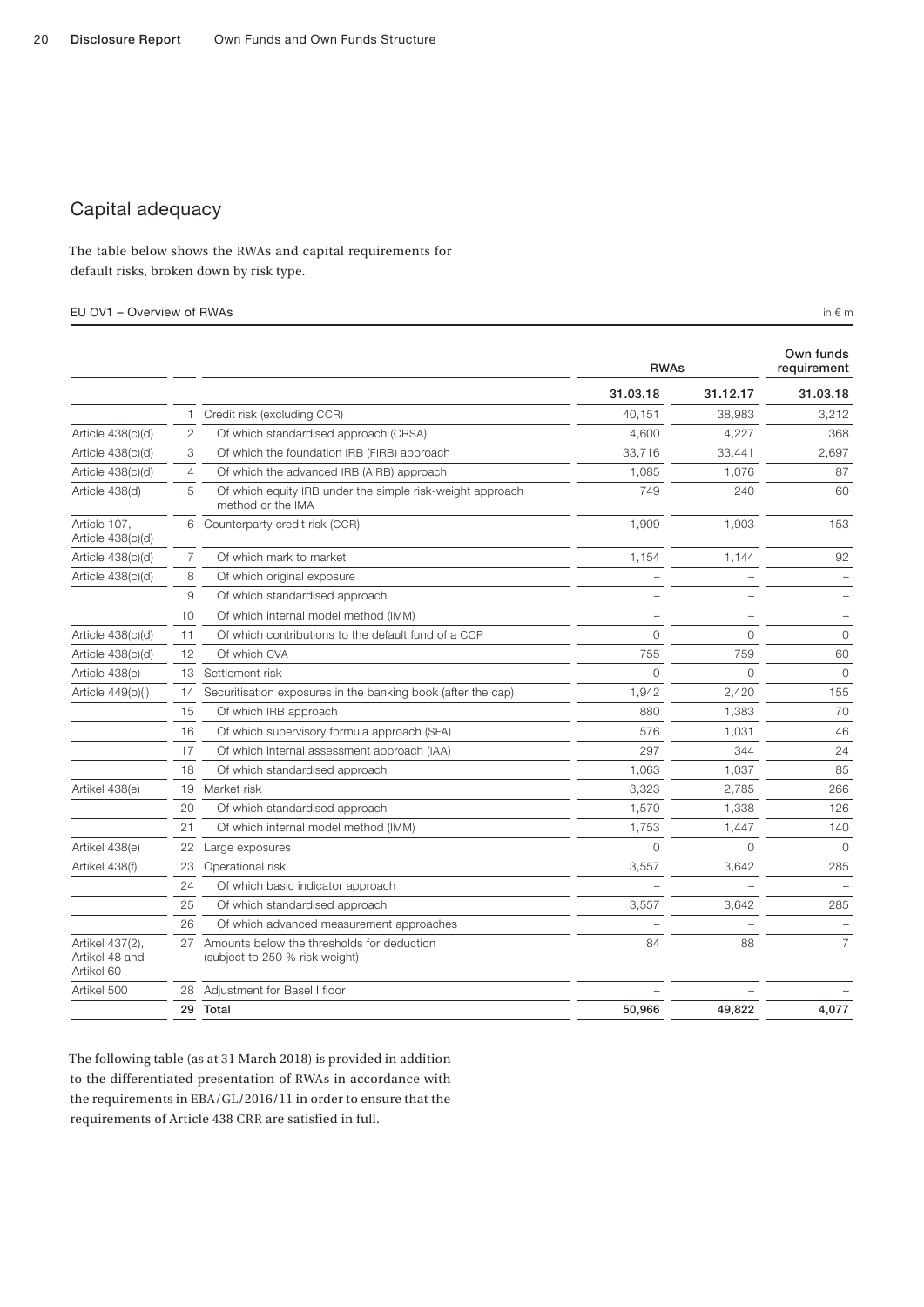### Article 438 CRR – Overview of RWAs by exposure class in  $\epsilon$  m in  $\epsilon$  m

| Exposure class                                                           | <b>RWAs</b>              | Own funds requirement    |
|--------------------------------------------------------------------------|--------------------------|--------------------------|
| Central governments or central banks                                     | 1,497                    | 120                      |
| Institutions                                                             | 3,259                    | 261                      |
| Corporates                                                               | 29,327                   | 2,346                    |
| thereof: Specialised lending exposures                                   | 15,772                   | 1,262                    |
| thereof: SME                                                             | 1,824                    | 146                      |
| thereof: Other                                                           | 11,730                   | 938                      |
| Retail                                                                   | 1,085                    | 87                       |
| Secured by real estate                                                   | 673                      | 54                       |
| thereof: SME                                                             | 185                      | 15                       |
| thereof: Non-SME                                                         | 488                      | 39                       |
| Qualifying revolving                                                     | 50                       | $\overline{4}$           |
| Other                                                                    | 362                      | 29                       |
| thereof: SME                                                             | 86                       | $\overline{7}$           |
| thereof: Non-SME                                                         | 275                      | 22                       |
| IRBA equity exposures                                                    | 1,071                    | 86                       |
| thereof: Simple risk-weight approach method                              | 749                      | 60                       |
| Private equity exposures in sufficiently diversified portfolios (190 %)  | 609                      | 49                       |
| Exchange traded equity exposures (290 %)                                 |                          | $\overline{\phantom{a}}$ |
| Other equity exposures (370 %)                                           | 140                      | 11                       |
| thereof: PD/LGD approach                                                 | 253                      | 20                       |
| thereof: Risk-weighted equities                                          | 68                       | 5                        |
| Other non-credit-obligation assets                                       | 366                      | 29                       |
| Total IRB approach                                                       | 36,605                   | 2,928                    |
| Central governments or central banks                                     | 41                       | 3                        |
| Regional governments or local authorities                                | 17                       | $\mathbf{1}$             |
| Public-sector entities                                                   | 345                      | 28                       |
| Multilateral development banks                                           |                          |                          |
| International organisations                                              | $\overline{\phantom{0}}$ |                          |
| Institutions                                                             | 521                      | 42                       |
| Corporates                                                               | 1,945                    | 156                      |
| Retail                                                                   | 99                       | 8                        |
| Exposures secured by real estate                                         | 588                      | 47                       |
| Exposures in default                                                     | 120                      | 10                       |
| Higher risk categories                                                   | $\mathbf{1}$             | $\circ$                  |
| Covered bonds                                                            | $\overline{4}$           | 0                        |
| Exposures to institutions and corporates with a short-term credit rating | $\overline{\phantom{0}}$ |                          |
| Collective investment undertakings (CIU)                                 |                          |                          |
| Equity exposures                                                         | 851                      | 68                       |
| Other exposures                                                          | 253                      | 20                       |
| Total standardised approach (CRSA)                                       | 4,785                    | 383                      |
| Total                                                                    | 41,390                   | 3,311                    |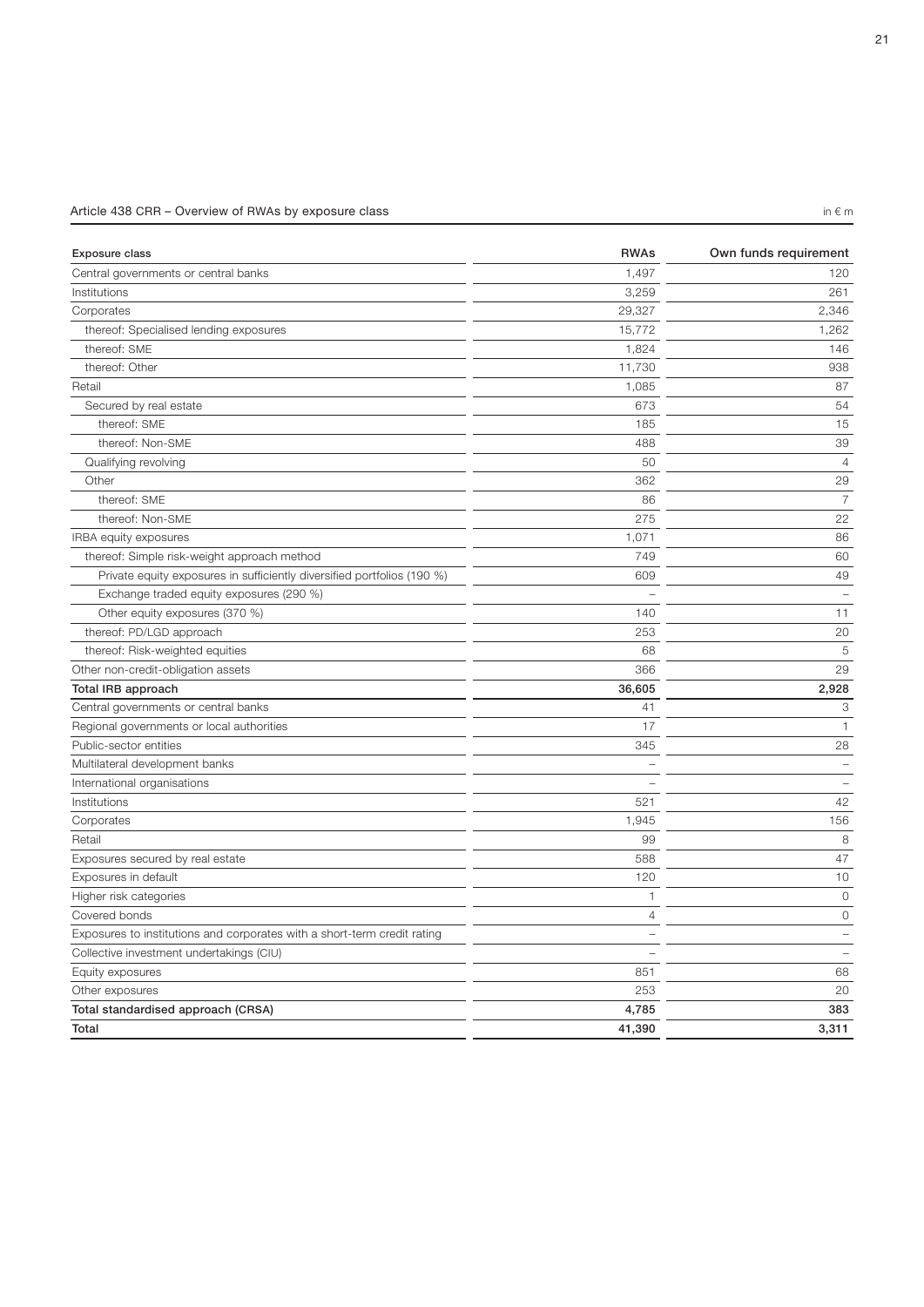There were no own funds requirements on the reporting date for trading book activities of the Helaba Group in relation to large exposures above the limits set out in Articles 395 to 401 CRR.

As at the reporting date, there were also no equity investments in insurance companies that are not deducted from own funds in accordance with Article 49 (1) CRR.

The most significant changes in RWAs compared with 31 December 2017 result from an increase in the "equity exposures"/"higher risk categories" and "corporates" exposure classes in the CRSA and from market risk. An offsetting effect is attributable to the securitisation exposures in the banking book.

The increase in the "equity exposures" and "higher risk categories" exposure classes (approximately  $\epsilon$  625 m RWAs) is mainly due to the fair value measurement in accordance with IFRS 9 and the discontinuation of grandfathering. The change of approximately  $\in$  453 m in the "corporates" exposure class in the CRSA is primarily the result of reclassifying securities from the "central governments" exposure class (mostly zero risk weighted) in an investment fund (look-through). The decline in the securitisation exposures in the banking book was caused by reclassifying specialised lending exposures back into the IRB "corporates – specialised lending exposures" exposure class in accordance with the new EU Securitisation Regulation 2017/2402 and interpretative decision 52-18/006 of the German Federal Financial Supervisory Authority (Bundesanstalt für Finanzdienstleistungsaufsicht – BaFin).

The RWA increase under market risk arose, firstly, from a business-related increase in the securities business under specific interest rate risk (approximately  $\in$  193 m) and, secondly, from the internal model (approximately  $\in$  305 m). The changes under the internal model are mainly attributable to changes in exposures resulting from normal trading activities.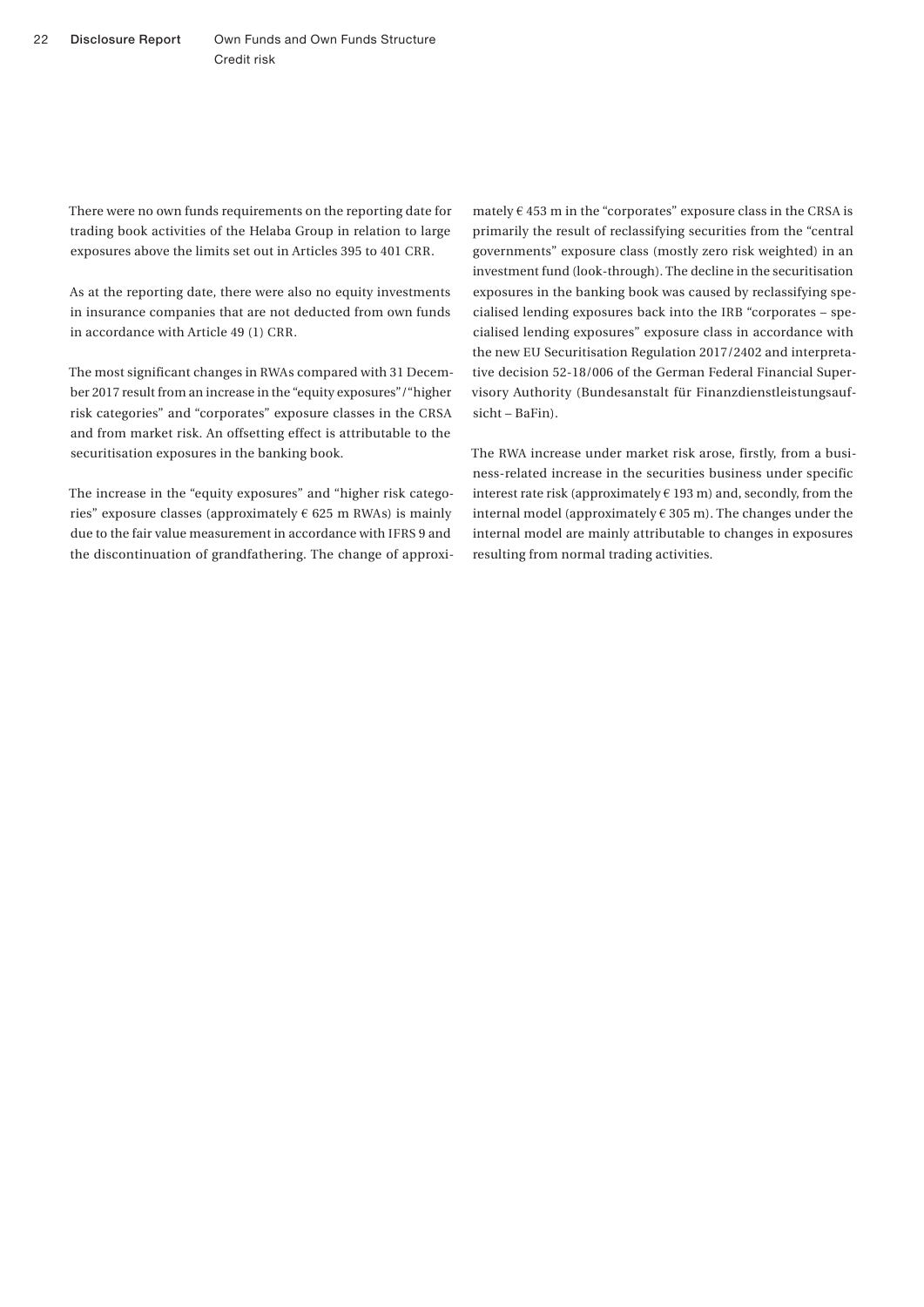## <span id="page-22-0"></span>Credit risk

### Credit risk and credit risk mitigation in the IRB Approach

In December 2006, Helaba received approval from the German Federal Financial Supervisory Authority (BaFin) to use the Foundation Internal Ratings-Based (FIRB) Approach as specified in the German Solvency Regulation (Solvabilitätsverordnung – SolvV); this approval covered both the Helaba Group and Helaba Bank. The parameters laid down in the Foundation Approach for internal ratings have been applied for both regulatory capital backing and internal management purposes since 1 January 2007. The approval of the rating model for aircraft finance in December 2010 marked the completion of the regulatory audits in relation to the use of the internal rating models for the FIRBA

and thus the full delivery of the IRBA implementation plan. The AIRB Approach has been applied for the retail portfolio of FSP since the second quarter of 2008. In 2013, LBS became the first Bausparkasse to gain permission to use the "LBS-Kunden-Scoring" rating model and the LGD model devised by Sparkassen Rating- und Risikosysteme GmbH (S-Rating) in the AIRB Approach for retail exposures.

The changes in RWAs for credit risk exposures under the IRB Approach between 31 December 2017 and 31 March 2018 are presented below.

EU CR8 – RWA flow statements of credit risk exposures under the IRB Approach  $\epsilon$  m

|   |                                        | a           | b                     |
|---|----------------------------------------|-------------|-----------------------|
|   |                                        | <b>RWAs</b> | Own funds requirement |
|   | RWAs at previous quarter-end           | 34,774      | 2,782                 |
| 2 | Asset size                             | 281         | 23                    |
| 3 | Asset quality                          | 43          | 3                     |
| 4 | Model updates                          | $-2$        | $\Omega$              |
| 5 | Methodology and policy changes         | 692         | 55                    |
|   | 6 Acquisitions and disposals           |             |                       |
|   | Foreign exchange movements             | $-169$      | $-14$                 |
| 8 | Other                                  | $\Omega$    | $\Omega$              |
| 9 | RWAs at the end of the current quarter | 35,619      | 2,849                 |
|   |                                        |             |                       |

In the table above, the changes in RWAs are broken down for each of the key RWA drivers:

- Asset size: changes in the carrying amount due, among other factors, to new or discontinued business or changes in the portfolio
- Asset quality: changes related to credit ratings and credit risk mitigation
- Model updates: model adjustments to internal rating methods
- Methodology and policy changes: new regulatory requirements, discontinuation of transitional provisions and the like
- Acquisitions and disposals: changes based on the group of consolidated companies for regulatory purposes
- Foreign exchange movements: changes in exchange rates for foreign currency transactions
- Other: includes all other changes that cannot be attributed to the categories above.

The changes listed under methodology and policy changes in the table above are the result of the initial application of IFRS 9 and the discontinuation of grandfathering provision for exposures in equities. The foreign exchange movement arose principally from transactions in US dollars and sterling.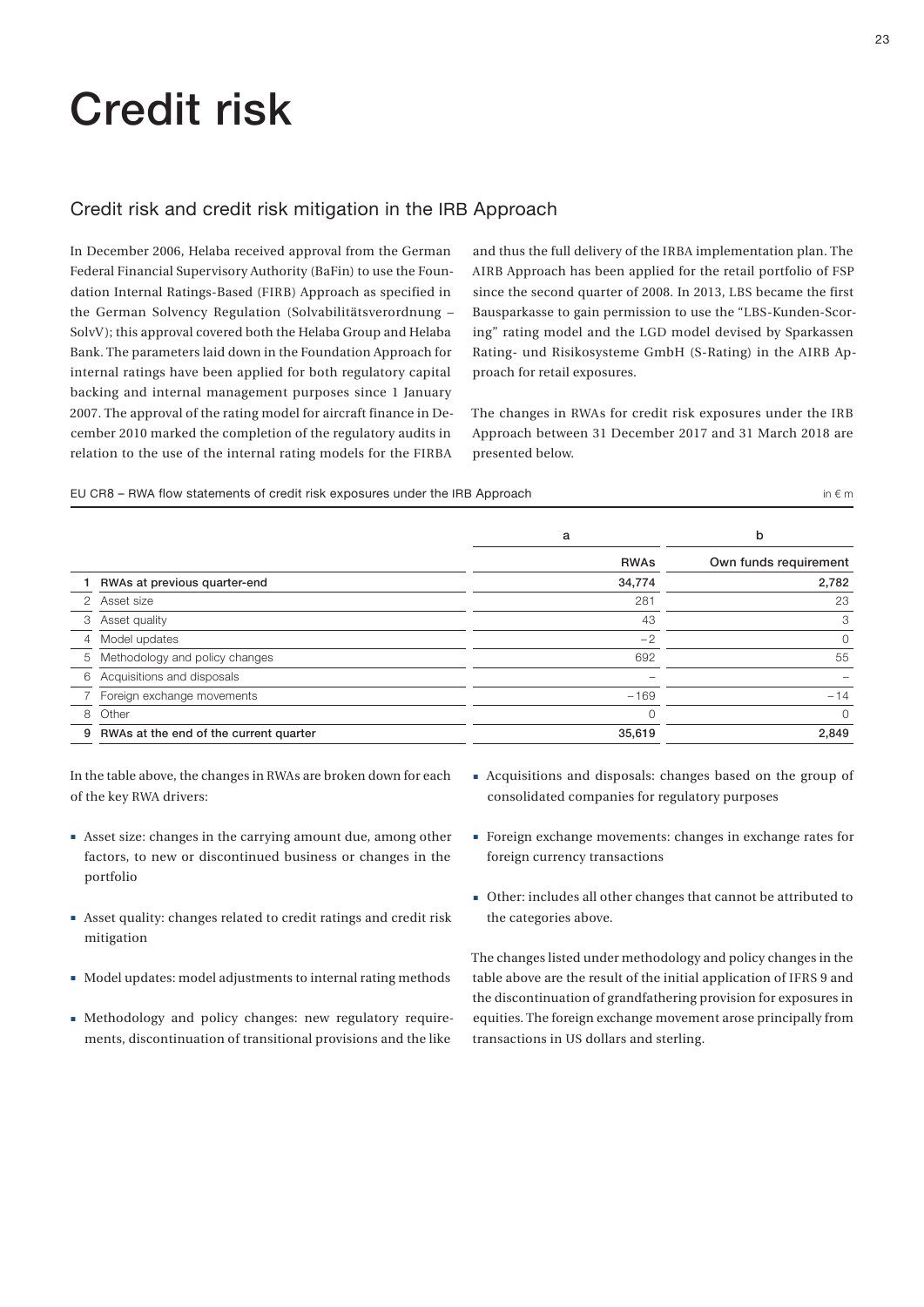### Annex

# <span id="page-23-0"></span>Market risk

### Internal model

All market risks are quantified every day using a money-at-risk (MaR) method backed up by stress tests and sensitivity analyses. The MaR specifies what is deemed, with a certain confidence level, to be the upper threshold of the potential loss of a portfolio or position due to market fluctuations within a prescribed holding period.

Helaba calculates the regulatory own funds required for the general interest rate risk using an internal model in accordance with the CRR for Helaba Bank. This model, which consists of the risk measurement systems MaRC² (linear interest rate risk) and ELLI (interest rate option risk), has been approved by the banking supervisor.

The changes in RWAs under the internal model between 31 December 2017 and 31 March 2018 are presented below.

#### EU MR2-B – Market risk under the IMA in  $\epsilon$  m

|    |                                               | a       | b     | c          | d                                                               | e     | f           | g                                |
|----|-----------------------------------------------|---------|-------|------------|-----------------------------------------------------------------|-------|-------------|----------------------------------|
|    |                                               | VaR     | sVaR  | <b>IRC</b> | Internal<br>model for<br>correlation<br>trading ac-<br>tivities | Other | <b>RWAs</b> | Own<br>funds<br>require-<br>ment |
|    | RWAs at previous quarter-end                  | 480     | 968   |            |                                                                 |       | 1,447       | 116                              |
| 1a | Regulatory adjustments <sup>1</sup>           | 323     | 630   |            |                                                                 |       | 953         | 76                               |
| 1b | RWAs at previous quarter-end (end of the day) | 157     | 337   |            |                                                                 |       | 494         | 40                               |
| 2  | Movement in risk levels                       | 32      | 59    |            |                                                                 |       | 92          | 7                                |
| 3  | Model updates/changes                         |         |       |            |                                                                 |       |             |                                  |
| 4  | Methodology and policy changes                |         |       |            |                                                                 |       |             |                                  |
| 5  | Acquisitions and disposals                    |         |       |            |                                                                 |       |             |                                  |
| 6  | Foreign exchange movements                    | $\circ$ |       |            |                                                                 |       |             | $\Omega$                         |
|    | Other                                         | 6       | 15    |            |                                                                 |       | 20          | 2                                |
| 8а | RWAs at current quarter-end (end of the day)  | 195     | 412   |            |                                                                 |       | 607         | 49                               |
| 8b | Regulatory adjustments <sup>1</sup>           | 346     | 799   |            |                                                                 |       | 1,145       | 92                               |
| 8  | RWAs at the end of the current quarter        | 542     | 1,211 |            |                                                                 |       | 1,753       | 140                              |

1 Shows the difference between previous/current quarter RWAs and previous/current quarter RWAs (end of day)

The changes in RWAs compared with the previous quarter are mainly attributable to changes in positions resulting from normal trading activities. The other effects include changes attributable to movements in market interest rates, regular monthly updates of the statistical parameters for the MaR as well as a switch in the periods used for the crisis scenario in the stressed MaR.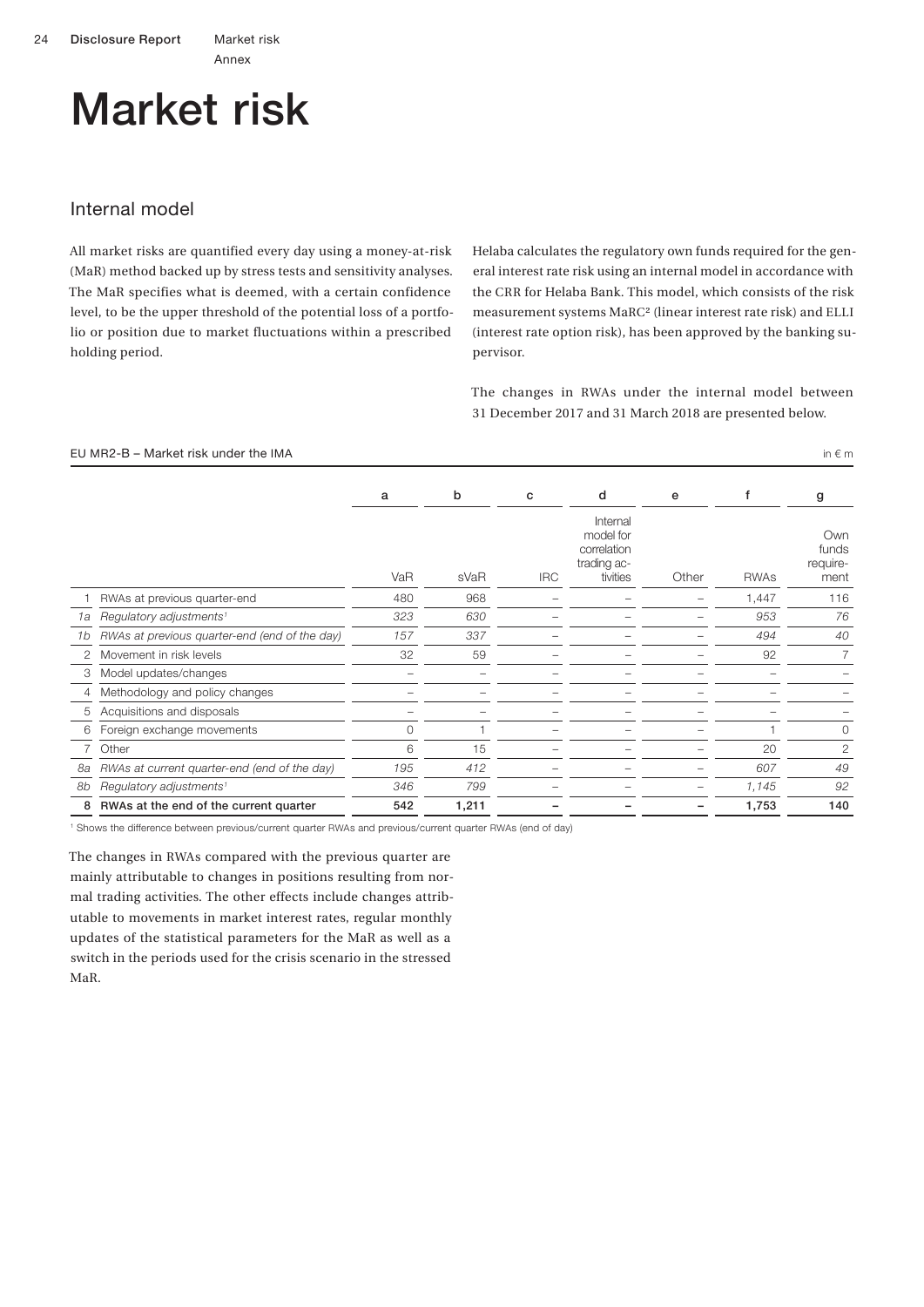### <span id="page-24-0"></span>Annex

### List of Abbreviations

| Abbreviation      | Definition                                                                                       |  |  |
|-------------------|--------------------------------------------------------------------------------------------------|--|--|
| <b>AIRB</b>       | Advanced IRB                                                                                     |  |  |
| <b>BaFin</b>      | German Federal Financial Supervisory Authority (Bundesanstalt für Finanzdienstleistungsaufsicht) |  |  |
| CET1              | Common Equity Tier 1 capital                                                                     |  |  |
| <b>CRR</b>        | Capital Requirements Regulation                                                                  |  |  |
| <b>CVA</b>        | Credit valuation adjustment                                                                      |  |  |
| <b>EBA</b>        | European Banking Authority                                                                       |  |  |
| <b>ECB</b>        | European Central Bank                                                                            |  |  |
| <b>FIRB</b>       | Foundation IRB                                                                                   |  |  |
| <b>FSP</b>        | Frankfurter Sparkasse                                                                            |  |  |
| <b>IAS</b>        | International Accounting Standards                                                               |  |  |
| <b>IFRS</b>       | International Financial Reporting Standards                                                      |  |  |
| IM                | Internal models for market risk                                                                  |  |  |
| <b>IRB</b>        | Internal Ratings-Based (Approach) (FIRB/AIRB)                                                    |  |  |
| <b>IRC</b>        | Internal model for the incremental default and migration risk charge                             |  |  |
| <b>SME</b>        | Small and medium-sized enterprises                                                               |  |  |
| <b>CRSA</b>       | Credit Risk Standardised Approach                                                                |  |  |
| <b>KWG</b>        | German Banking Act (Kreditwesengesetz)                                                           |  |  |
| <b>LBS</b>        | Landesbausparkasse                                                                               |  |  |
| MaR/VaR           | Money-at-risk                                                                                    |  |  |
| MARC <sup>2</sup> | Risk measurement system (linear interest rate risk)                                              |  |  |
| CIU               | Collective investment undertakings (CRSA exposure class)                                         |  |  |
| <b>RWAs</b>       | Risk-weighted assets                                                                             |  |  |
| <b>SA</b>         | Standardised Approach (market risk)                                                              |  |  |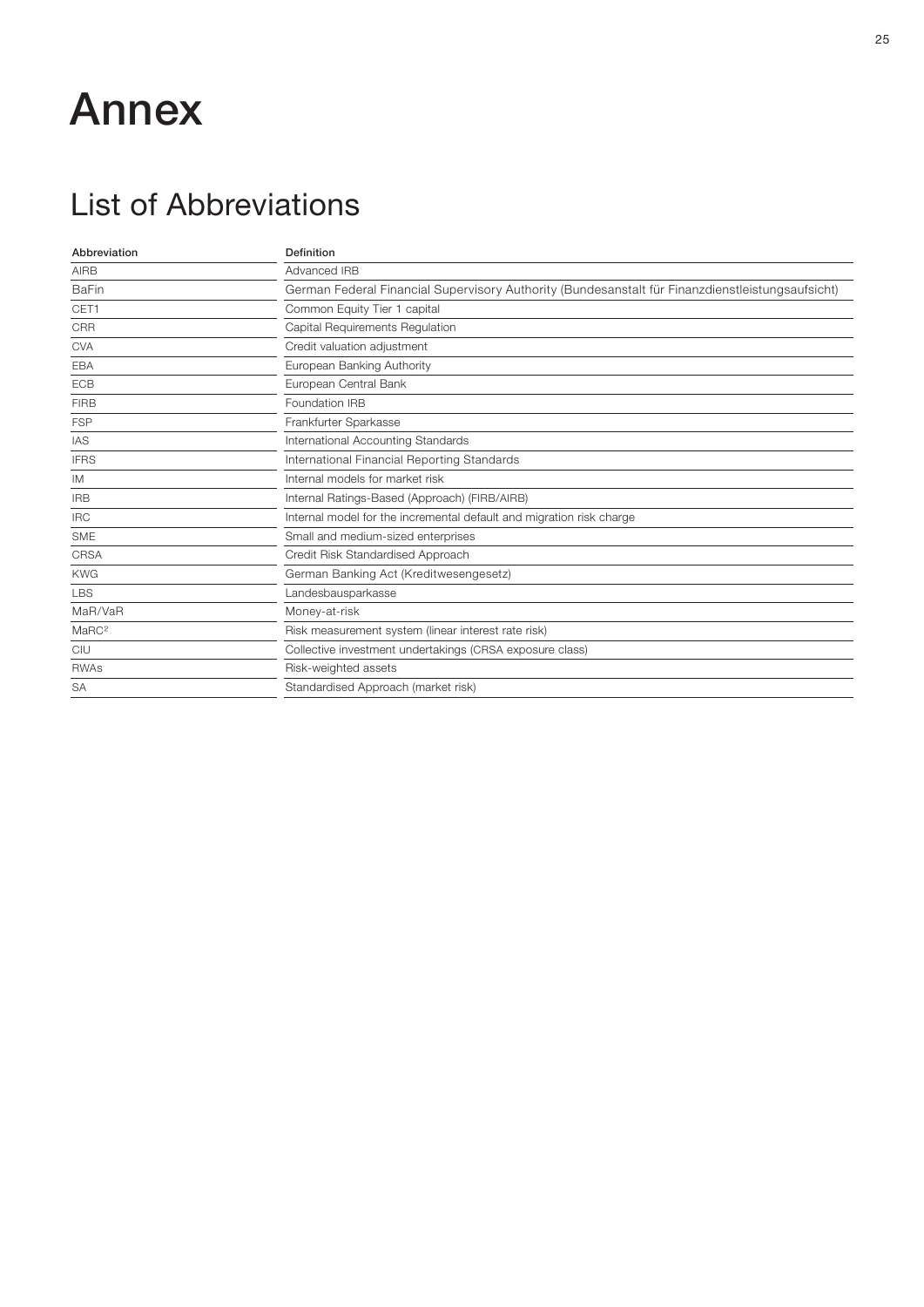## Imprint

#### Published by

Helaba Landesbank Hessen-Thüringen Frankfurt am Main/Erfurt

Concept and design 3st kommunikation, Mainz

#### Copyright

© Helaba Landesbank Hessen-Thüringen, 2018 All rights reserved including, in particular, the right to copy this document (in whole or in part). This document may not be reproduced by any means or duplicated using electronic systems without the written consent of Helaba Landesbank Hessen-Thüringen.

This English translation is provided solely for convenience. The translation is not binding. The original German text is the sole authoritative version and shall prevail in case of any conflict.